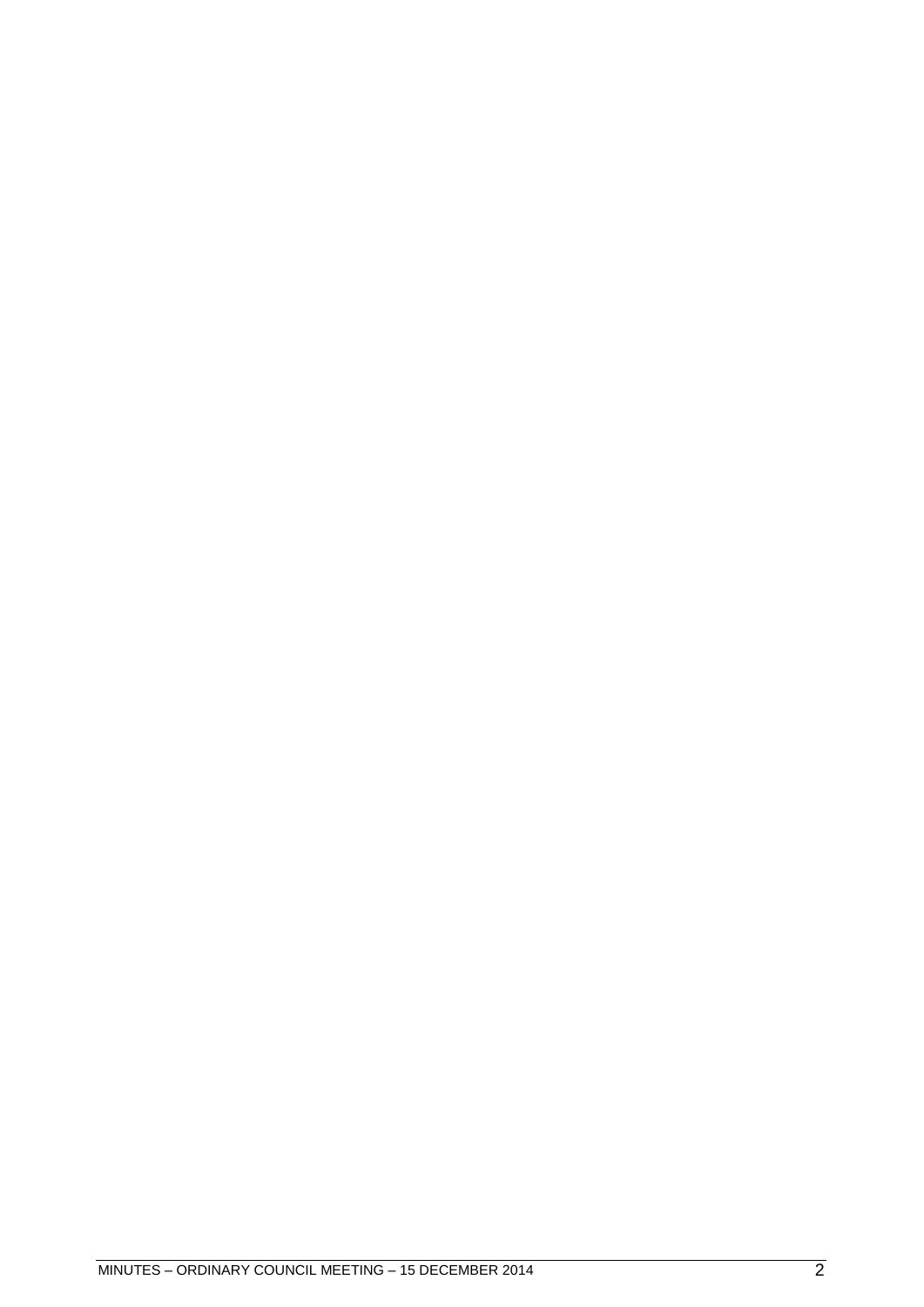# **Table of Contents**

| $\mathbf 1$ .  |                  |                                                                   |  |
|----------------|------------------|-------------------------------------------------------------------|--|
|                | 1.1              |                                                                   |  |
|                | 1.2              |                                                                   |  |
|                | 1.3              |                                                                   |  |
|                | 1.4              |                                                                   |  |
|                | 1.5              |                                                                   |  |
|                |                  |                                                                   |  |
|                |                  |                                                                   |  |
| 2.             |                  |                                                                   |  |
|                | 2.1              |                                                                   |  |
|                | 2.2              |                                                                   |  |
|                | 2.3              |                                                                   |  |
|                | 2.4              |                                                                   |  |
|                | 2.5              |                                                                   |  |
|                |                  |                                                                   |  |
| 3 <sub>1</sub> |                  | RESPONSE TO PREVIOUS PUBLIC QUESTIONS TAKEN ON NOTICE  6          |  |
|                |                  |                                                                   |  |
| 4.             |                  | <b>PUBLIC QUESTION TIME.</b>                                      |  |
|                | 4.1              |                                                                   |  |
|                | 4.2 <sub>2</sub> |                                                                   |  |
| 5.             |                  |                                                                   |  |
| 6.             |                  |                                                                   |  |
|                |                  |                                                                   |  |
| 7.             |                  |                                                                   |  |
|                | 7.1              | Minutes of the Ordinary Council Meeting held November 17, 2014 11 |  |
|                | 7.2              | Minutes of the Special Council Meeting held November 18, 2014 11  |  |
|                | 7.3              |                                                                   |  |
| 8.             |                  | ANNOUNCEMENTS BY PRESIDING MEMBER WITHOUT DISCUSSION 12           |  |
|                |                  |                                                                   |  |
|                |                  |                                                                   |  |
| 9.             |                  |                                                                   |  |
|                | 9.               |                                                                   |  |
|                | 9.1              |                                                                   |  |
|                | 9.2              |                                                                   |  |
|                | 9.2.1            |                                                                   |  |
|                | 9.3              |                                                                   |  |
|                | 9.4              |                                                                   |  |
|                | 9.4.1            | York Basketball Association - Application To Be Recognised As A   |  |
|                |                  | Community Group<br>. 19                                           |  |
|                | 9.4.2            | York Junior Football Club - Application To Be Recognised As A     |  |
|                |                  |                                                                   |  |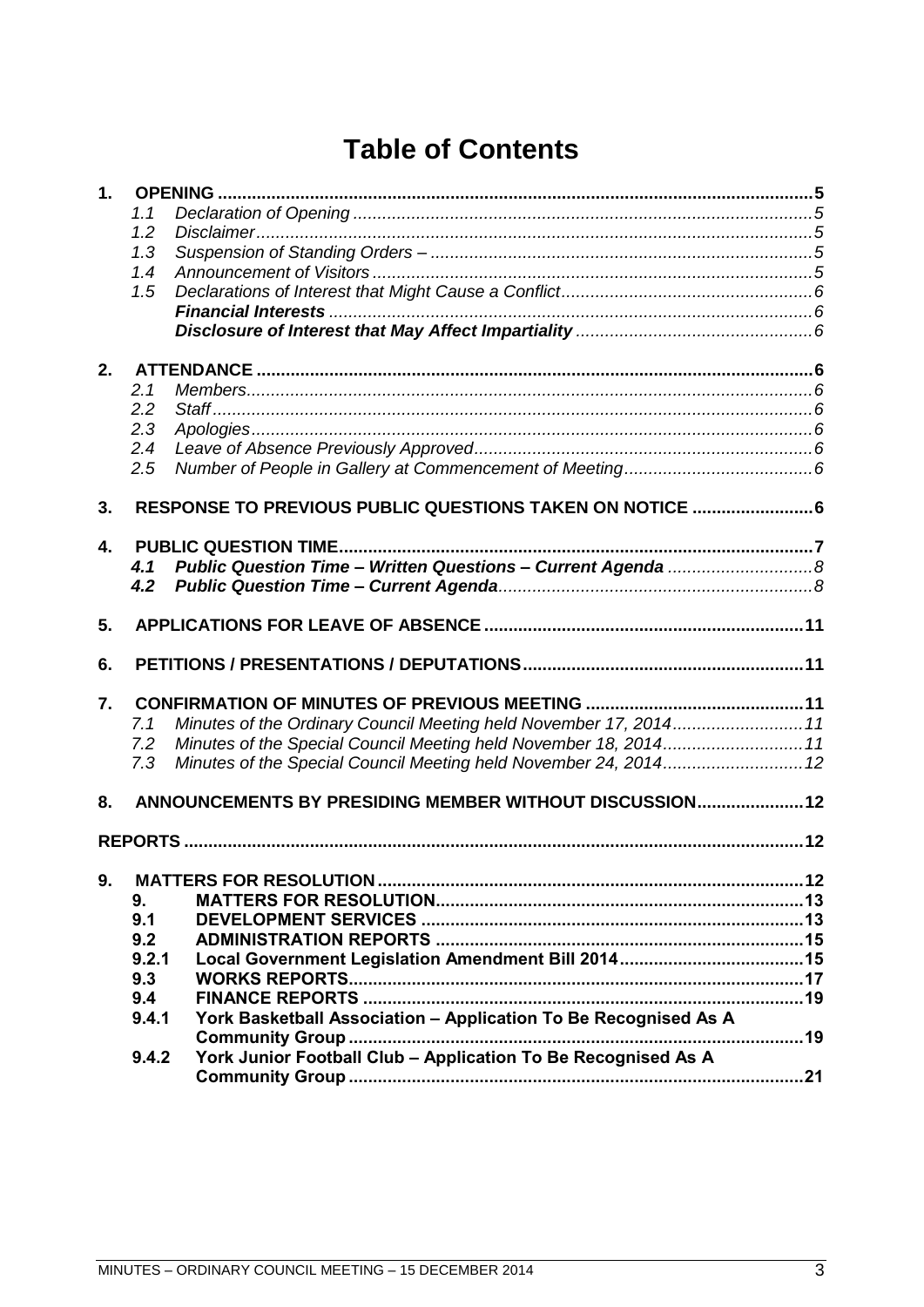| 9.5   | .23 |
|-------|-----|
| 9.5.1 |     |
| 9.5.2 |     |
| 9.5.3 |     |
| 9.5.4 |     |
| 9.5.5 |     |
| 9.5.6 |     |
| 9.5.7 |     |
| 9.6   |     |
| 9.6.1 |     |
| 9.6.2 |     |
| 9.6.3 |     |
| 10.   |     |
| 11.   |     |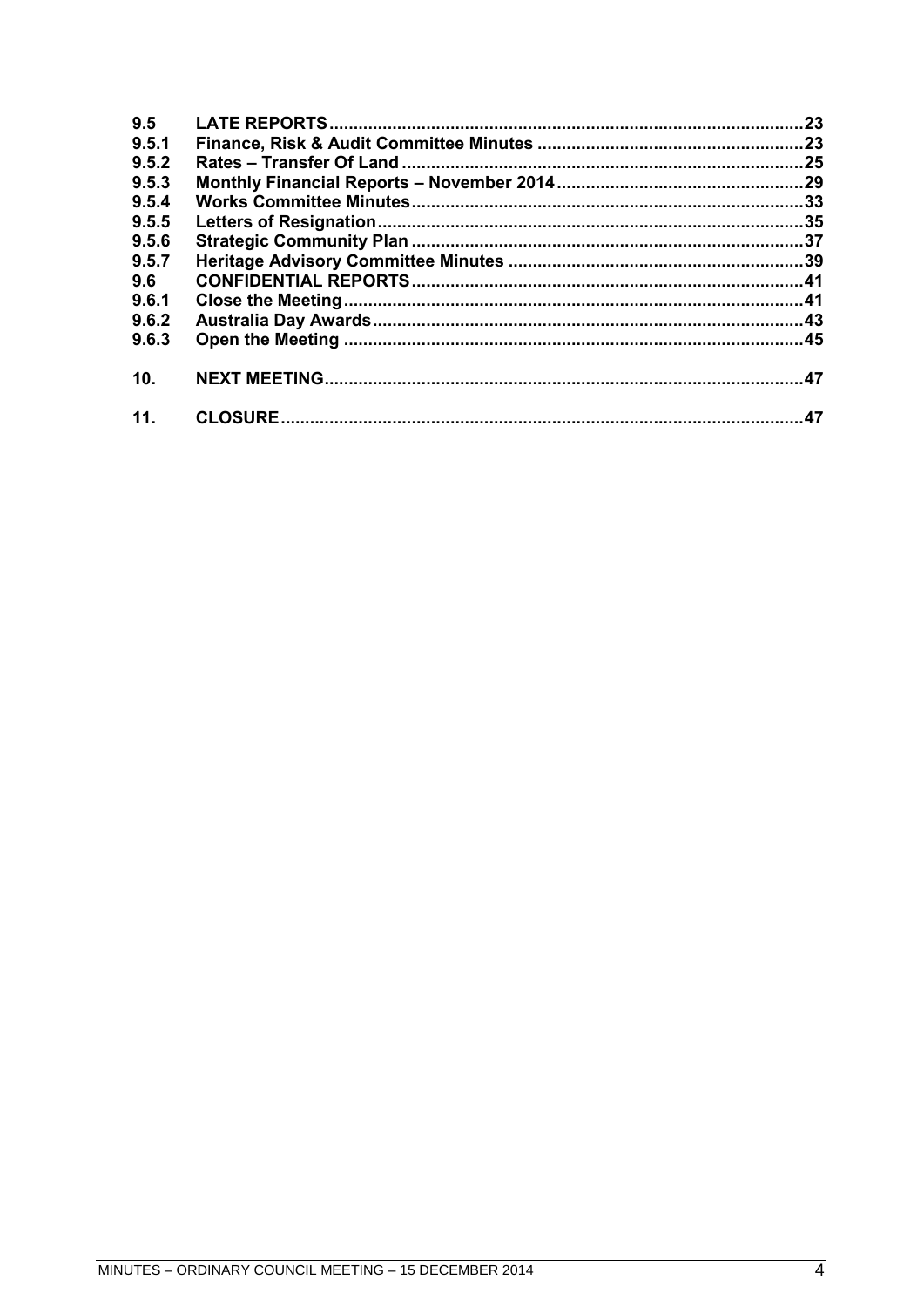

# SHIRE OF YORK

#### THE ORDINARY MEETING OF THE COUNCIL HELD ON MONDAY, 15 DECEMBER 2014, COMMENCING AT 4.06PM IN COUNCIL CHAMBERS, YORK TOWN HALL, YORK

The York Shire Council acknowledges the traditional owners of the land on which this meeting will be held.

# <span id="page-4-0"></span>**1. OPENING**

- <span id="page-4-1"></span>1.1 Declaration of Opening *Cr Matthew Reid, Shire President, declared the meeting open at 4.06pm.*
- <span id="page-4-2"></span>1.2 Disclaimer The Shire President advised the following:

*"I wish to draw attention to the Disclaimer Notice contained within the agenda document and advise members of the public that any decisions made at the meeting today, can be revoked, pursuant to the Local Government Act 1995.* 

*Therefore members of the public should not rely on any decisions until formal notification in writing by Council has been received. Any plans or documents in agendas and minutes may be subject to copyright. The express permission of the copyright owner must be obtained before copying any copyright material."*

<span id="page-4-3"></span>1.3 Suspension of Standing Orders – Clause 3.2 – Order of Business

Moved: Cr Hooper Seconded: Cr Wallace Carried: 4/0

<span id="page-4-4"></span>1.4 Announcement of Visitors *Nil*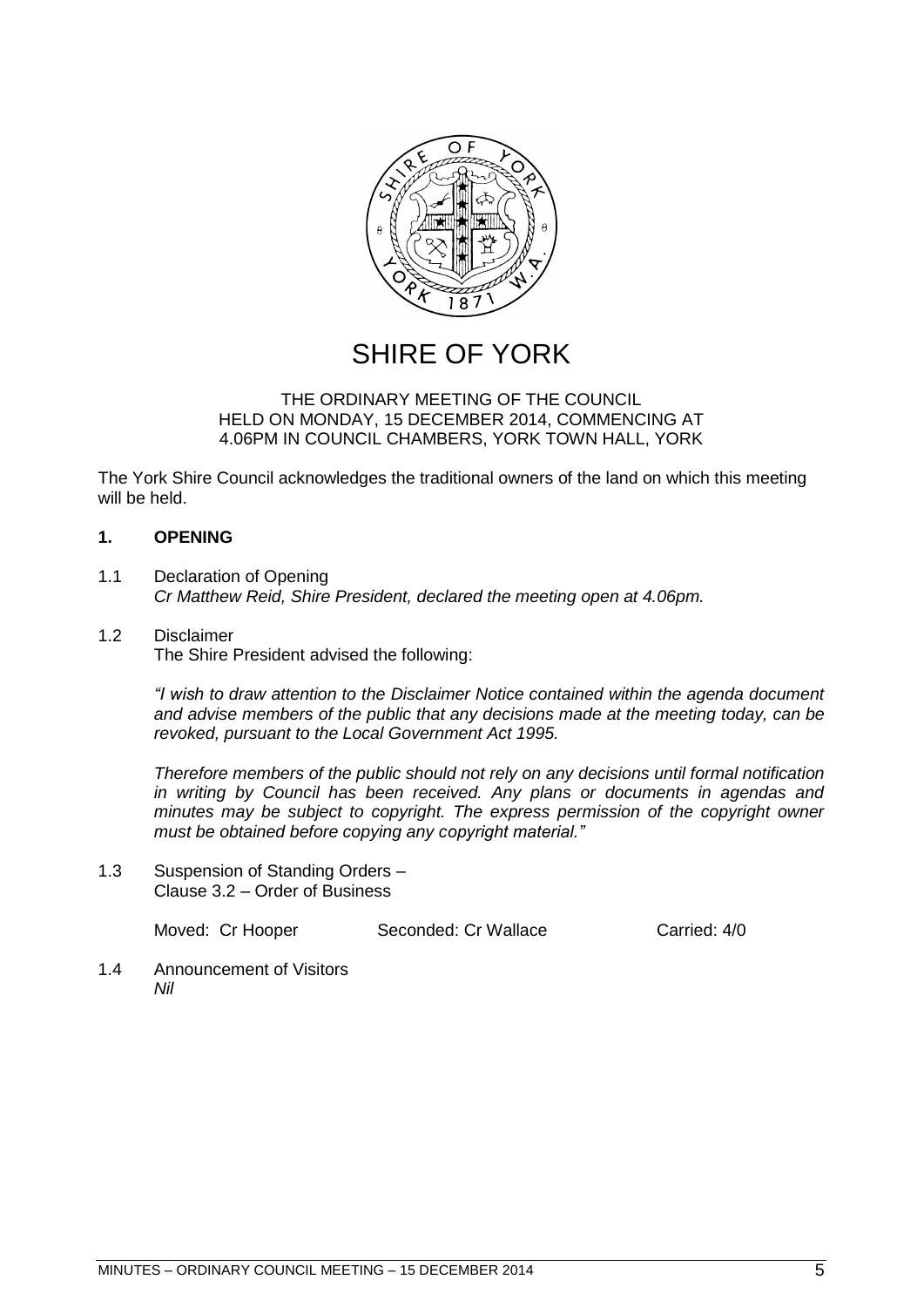<span id="page-5-1"></span><span id="page-5-0"></span>1.5 Declarations of Interest that Might Cause a Conflict

# **Financial Interests**

*Nil*

<span id="page-5-2"></span>**Disclosure of Interest that May Affect Impartiality** *Nil*

# <span id="page-5-3"></span>**2. ATTENDANCE**

#### <span id="page-5-4"></span>2.1 Members

*Cr Matthew Reid, Shire President; Cr Denese Smythe, Deputy Shire President; Cr Pat Hooper; Cr David Wallace*

#### <span id="page-5-5"></span>2.2 Staff

*Graeme Simpson, Acting Chief Executive Officer; Gail Maziuk, Compliance/Human Resources; Allan Rourke, Manager Works & Services, Helen D'Arcy-Walker, Executive Support Officer*

- <span id="page-5-6"></span>2.3 Apologies *Nil*
- <span id="page-5-7"></span>2.4 Leave of Absence Previously Approved *Nil*
- <span id="page-5-8"></span>2.5 Number of People in Gallery at Commencement of Meeting *There were 16 people in the Gallery at the commencement of the meeting.*

# <span id="page-5-9"></span>**3. RESPONSE TO PREVIOUS PUBLIC QUESTIONS TAKEN ON NOTICE**

#### **Mrs Heather Saint**

#### **Public Question Time – Ordinary Council Meeting – 17th November, 2014**

#### **Question:**

Could Council please confirm why my complaint of  $13<sup>th</sup>$  July, 2014 still remains unanswered?

#### **Response:**

The Acting Chief Executive Officer responded – I commenced at the Council on Monday, 24<sup>th</sup> November, 2014. I will be looking into this personally for you.

#### **Question:**

On the  $4<sup>th</sup>$  August, 2014 we met with and confirmed to Mr Keeble that we would meet with Council to mediate a resolution.

On the 7<sup>th</sup> August, 2014 we received correspondence from our lawyers (Jackson McDonald) who advised and I quote…. "We have been contacted by the Shire's lawyer Dirk Feinauer, who advised us of the Shire's willingness to attend a mediation conference with you before a private mediator."

As some time has elapsed since the offer was made and we have heard nothing, could you please tell me if and when the offer will take place?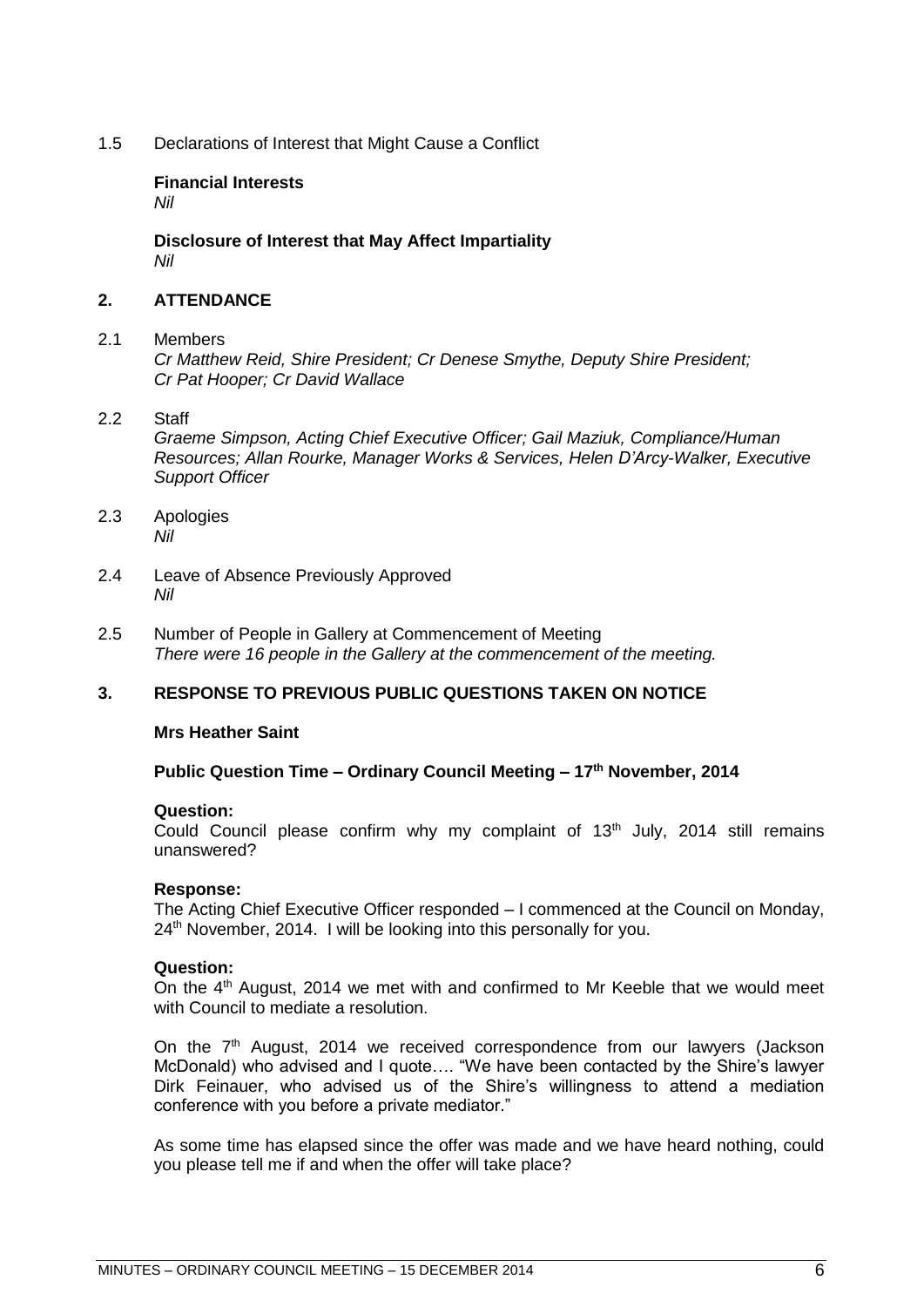#### **Response:**

Perusal of the Shires records indicates that the offer of mediation was made in general terms on the basis of resolving issues by mediation is encouraged rather than a litigious hard line.

#### **Ms Jane Elise Ferro**

#### **Question:**

Through the Shire President, can Cr Hooper please advise why he has not responded to my further emails requesting documentation relating to the Tourist Bureau?

#### **Response:**

Contact was made with Cr Hooper. No response will be forth coming as Councillor Pat Hooper has indicated the enquiries are mentioned within the "Fitzgerald Report" and therefore any discussion could have legal implications. No further correspondence will be entered into regarding this.

#### **Mr Simon Saint**

#### **Question:**

What 'action' referred to in the correspondence was the Councillor implying he had taken with the Department of Local Government?

#### **Response:**

Contact was made with Cr Boyle. As this related to his role as a Councillor and was considered confidential there should be no reason why his comment or opinion would be a breach of the Code of Conduct, as it was not intended for public information. Therefore no answer shall be provided or correspondence entered into regarding this matter.

#### **Mrs Tanya Richardson**

#### **Question:**

Where has the legal advice with Feinauer's been allowed for in the budget, if not where is the money coming from and by what and who's authority has it been spent?

#### **Response:**

Expenditure is a reactive measure relating to the 'Fitzgerald Report.' Council authorised the expenditure to produce the report and are now dealing with the repercussions, consequently this expenditure will need to be reallocated at the mid year review.

### <span id="page-6-0"></span>**4. PUBLIC QUESTION TIME**

*Cr Reid provided the following statement at the commencement of Public Question Time:*

#### **Statement by the Presiding Member at the Opening of Public Question Time at Ordinary and Special Council Meetings**

"Public Question Time is provided for under the provisions of Section 5.24 of the Local Government Act and the Local Government (Administration) Regulations 1996.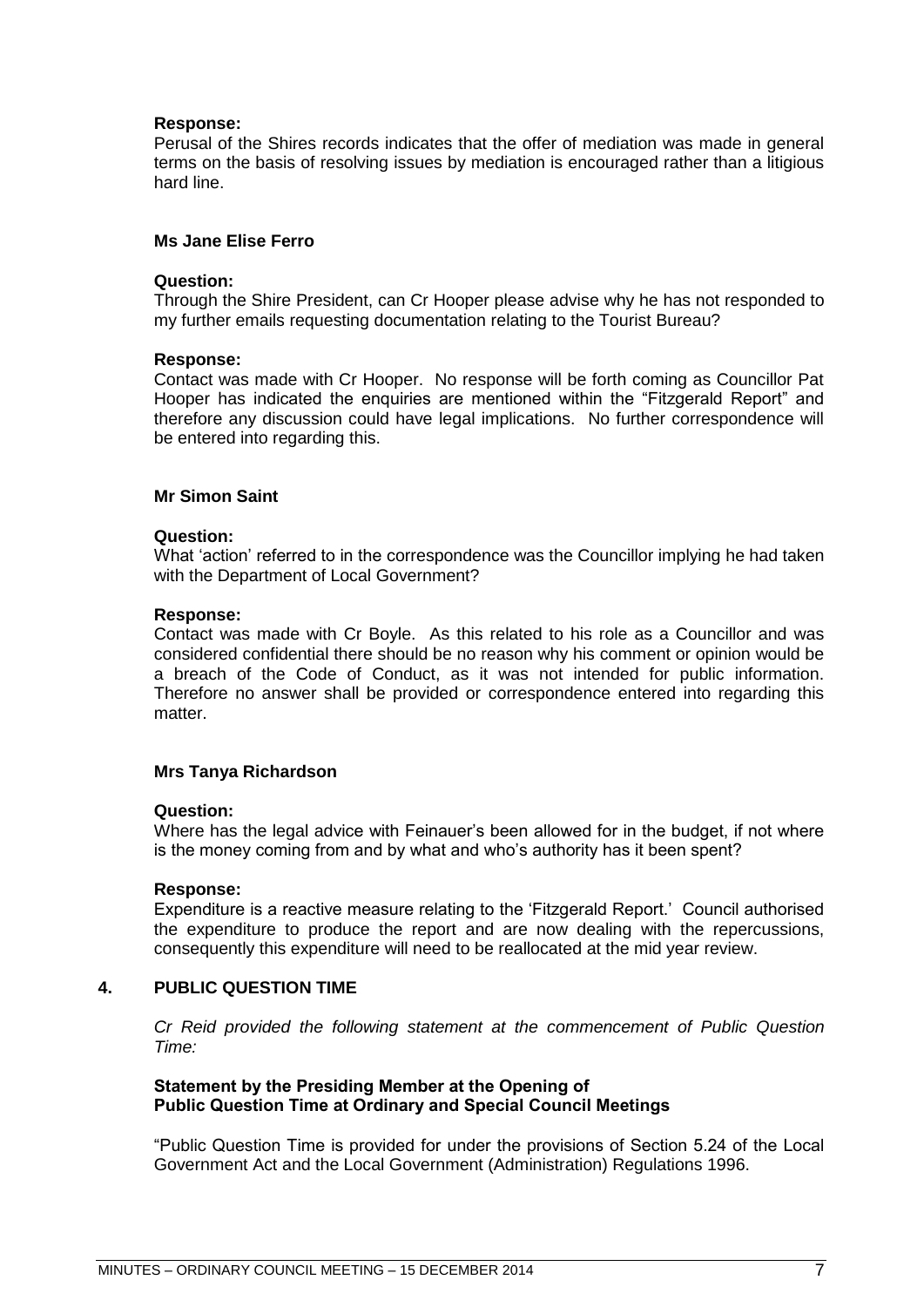To provide equal opportunity for people to ask questions a limit of two (2) questions per person per time will be applied. If there is time available in Public Question Time people may be given the opportunity to ask a further two (2) questions at a time.

#### **Procedures**

- Questions submitted in writing prior to the meeting will be dealt with initially.
- Questions from the floor will be taken in the order recorded in a register.
- Statements, opinions and attachments will not be recorded in the minutes.
- Questions requiring research will be taken on notice and a response will be prepared in a reasonable timeframe. The original questions and the response will be included in the Agenda and Minutes of the next Ordinary Council meeting.
- Questions may be deemed inappropriate because they contain defamatory remarks or offensive language, they question the competency of elected members or staff, they relate to the personal affairs of elected members or staff, they relate to legal processes and confidential matters or they have been responded to previously and these will not be accepted or recorded in the Minutes.
- The minutes may only record a summary of the question asked and the response given.
- Where possible questions asked should be submitted in writing at the completion of question time or at the end of the meeting.
- At Special Council Meetings questions must relate to the items on the Agenda.
- Shire of York guidelines for Public Question Time are included on the meeting agenda."

#### **PRESIDING OFFICER**

21 October 2013

### <span id="page-7-0"></span>**4.1 Public Question Time – Written Questions – Current Agenda** *Nil*

#### <span id="page-7-1"></span>**4.2 Public Question Time – Current Agenda**

*Public Question Time commenced at 4.17pm*

#### **Ms Tricia Walters**

#### **Question 1:**

The monthly financials cannot be raised as a late report. Why were there not made available to the public?

#### **Response:**

Financials were presented at the Finance, Risk and Audit Committee meeting and were available to the public before this meeting.

#### **Question 2:**

When is the light on the power pole on Trews Road going to be installed?

#### **Response:**

The money to carry this out has been set aside, we are currently waiting on Western Power to complete this work. Should be completed in the next 3 to 6 months.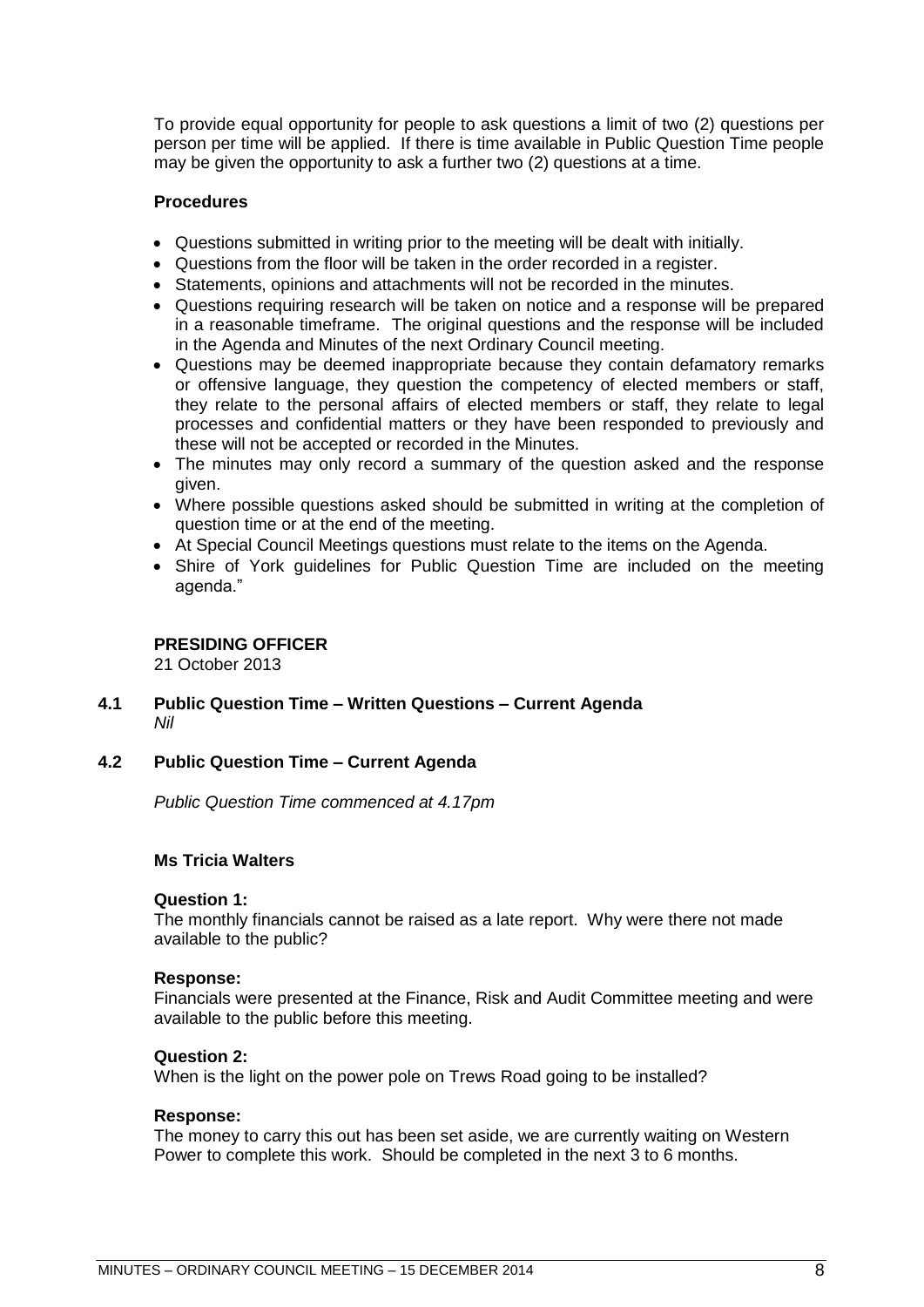#### **Mr Mike Gill**

#### **Question 1:**

At the Ordinary Council meeting the Shire CEO confirmed that a Risk Assessment was currently being prepared for the water re use project.

Given that a component of the project was the construction of a plastic lined dam adjacent to the Hockey Club, can the Council confirm that this significant risk has been covered in the risk assessment and that this risk assessment is now complete and all risk mitigation initiatives have been completed.

#### **Response:**

Our understanding is we have met the obligations set down and have informed WorkSafe and are waiting on notification.

#### **Question 2:**

Can Council confirm that the road reconstruction works currently being undertaken by the Shire of York and selected subcontractor's, is being conducted in accordance with industry best practice? Are the works conforming to Austroads standards as is required by Main Roads as a pre requisite to receiving funding for the project?

#### **Response:**

Taken on Notice

#### **Question 3:**

Can Council explain how road shape and geometry conforming to Austroads standards will be achieved on this project, given that there is no survey control in place.

#### **Response:**

This is an operational issue.

#### **Question 4:**

Can Council confirm that the works have been supervised by a competent person and that appropriate testing regimes are in place to ensure that the base course gravel is compacted adequately at the optimum moisture content for that material?

#### **Response:**

This is an operational issue.

#### **Mrs Mel Van de Pol**

**Question 1:** Has the Shire finished putting up the Christmas decorations?

**Response:** Yes

**Question 2:** Could we do a better job?

#### **Response:**

Council put aside \$15,000 in the budget, unfortunately no action has been taken. This money will be held over until the next budget to purchase more substantial decorations.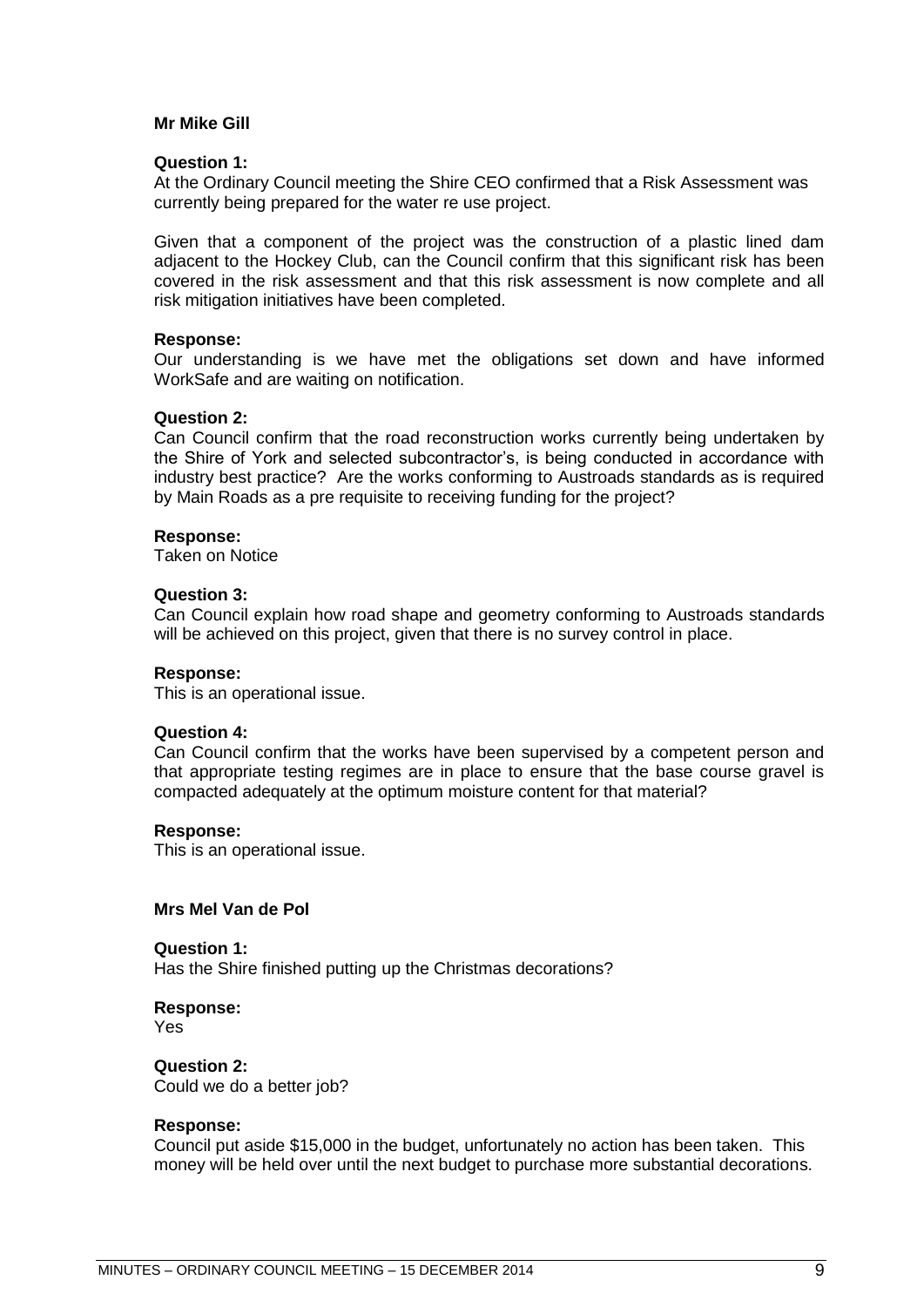#### **Question 3:**

What is happening with regards to the drainage pipes stock piled on Balladong Street?

#### **Response:**

The pipes in question were purchased with a grant and the grant was for drainage which has not been completed. There is a need for research to be carried out to see if the grant has been acquitted.

#### Mrs **Roma Paton**

#### **Question:**

Who was responsible for the acquittal of the grant for the storm water pipes currently stored opposite Balladong Retirement Village?

#### **Response:**

Administration to deal with the acquittal of the grant.

#### **Darlene Barratt**

#### **Question 1:**

Is the Council still be monitored as we have a Local Government person here?

#### **Response:**

Yes

## **Question 2:**

When will we hear back from the Minister?

#### **Response:**

It is at the Ministers discretion. There is no set time, could be weeks or months.

### **Ms Liz Christmas**

#### **Question 1:**

Has the Shire sent the Minister the documentation containing the Motions put at the Special Electors' meeting held last Thursday.

#### **Response:**

The invitation to the Minister has not been sent as yet. Currently working our way through them all. The key focus of the administration was preparation for today's meeting.

#### **Question 2:**

Will they be sent in the near future?

#### **Response:**

Yes

*There were no further questions from the Gallery and Public Question time was declared closed at 4.28pm*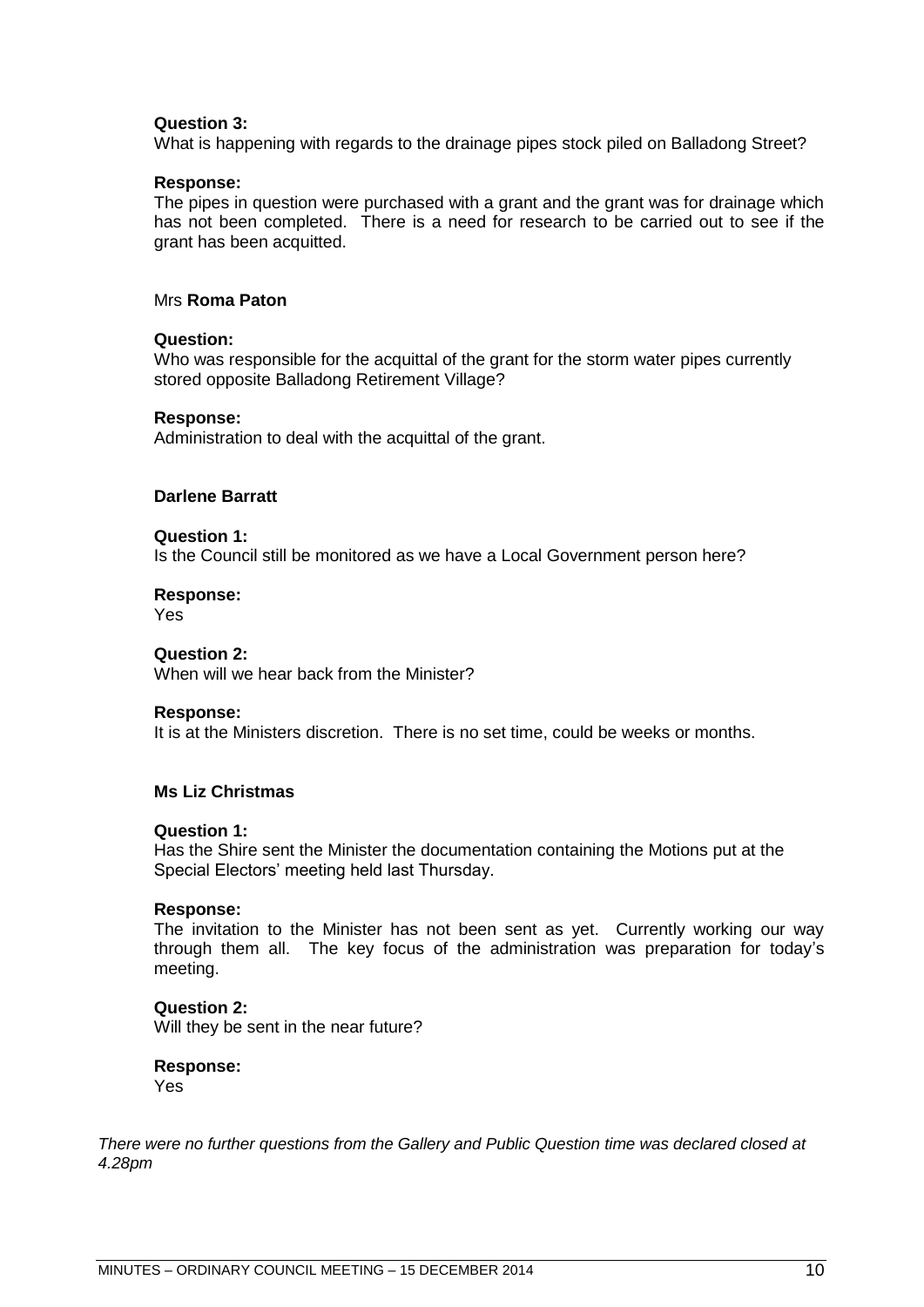#### <span id="page-10-0"></span>**5. APPLICATIONS FOR LEAVE OF ABSENCE**  *Cr David Wallace*

**RESOLUTION 061214**

**Moved: Cr Reid Seconded: Cr Hooper** 

*"That approval for Leave of Absence be given to Cr David Wallace for the month of February 2015."*

*CARRIED: 4/0*

#### <span id="page-10-1"></span>**6. PETITIONS / PRESENTATIONS / DEPUTATIONS** *Nil*

# <span id="page-10-2"></span>**7. CONFIRMATION OF MINUTES OF PREVIOUS MEETING**

<span id="page-10-3"></span>7.1 Minutes of the Ordinary Council Meeting held November 17, 2014

**Corrections** 

Confirmation

**RESOLUTION 071214**

**Moved: Cr Hooper Seconded: Cr Wallace**

*"That the minutes of the Ordinary Council Meeting held November 17, 2014 be confirmed as a correct record of proceedings."*

*CARRIED: 4/0*

<span id="page-10-4"></span>7.2 Minutes of the Special Council Meeting held November 18, 2014

**Corrections** 

**Confirmation** 

**RESOLUTION 081214 Moved: Cr Hooper Seconded: Cr Wallace** *"That the minutes of the Special Council Meeting held November 18, 2014 be confirmed as a correct record of proceedings." CARRIED: 4/0*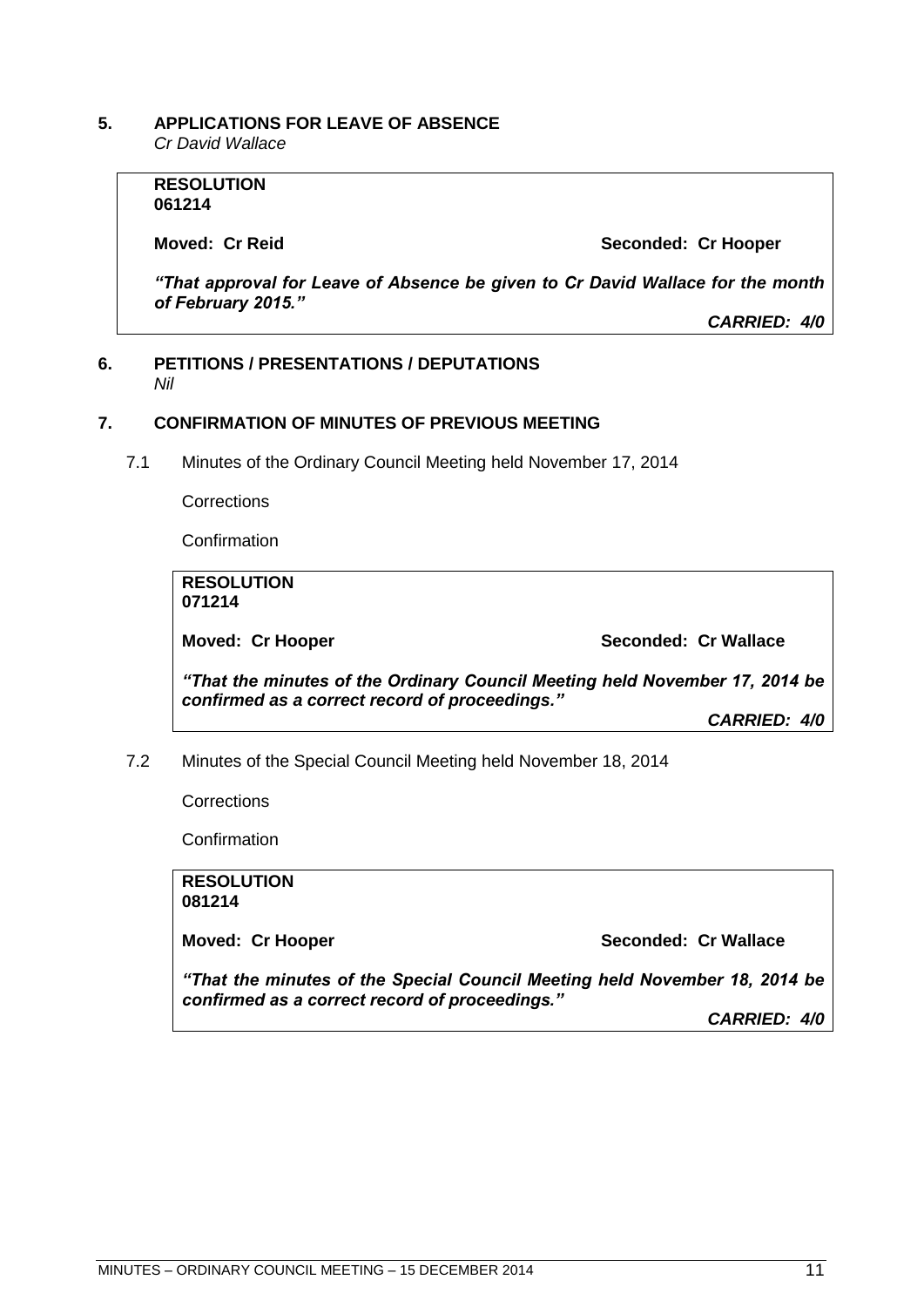<span id="page-11-0"></span>7.3 Minutes of the Special Council Meeting held November 24, 2014

**Corrections** 

**Confirmation** 

| <b>RESOLUTION</b><br>091214                                                                                                  |                      |  |
|------------------------------------------------------------------------------------------------------------------------------|----------------------|--|
| <b>Moved: Cr Hooper</b>                                                                                                      | Seconded: Cr Wallace |  |
| "That the minutes of the Special Council Meeting held November 24, 2014 be<br>confirmed as a correct record of proceedings." |                      |  |
|                                                                                                                              | <b>CARRIED: 4/0</b>  |  |

# <span id="page-11-1"></span>**8. ANNOUNCEMENTS BY PRESIDING MEMBER WITHOUT DISCUSSION** *Nil*

<span id="page-11-2"></span>**REPORTS** 

- <span id="page-11-3"></span>**9. MATTERS FOR RESOLUTION**
- **10. NEXT MEETING**
- **11. CLOSURE**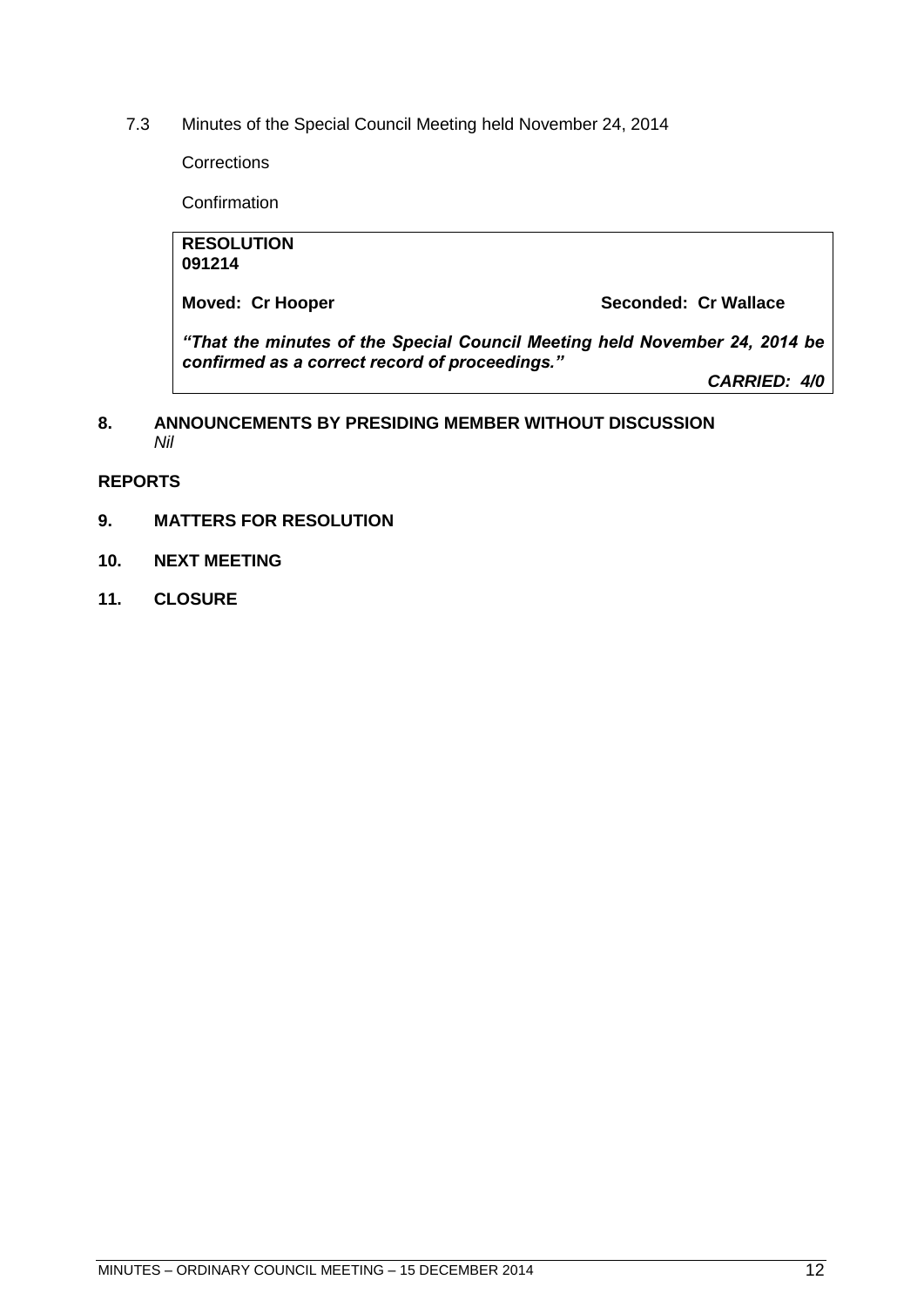# <span id="page-12-1"></span><span id="page-12-0"></span>**9.1 DEVELOPMENT SERVICES**

*Nil*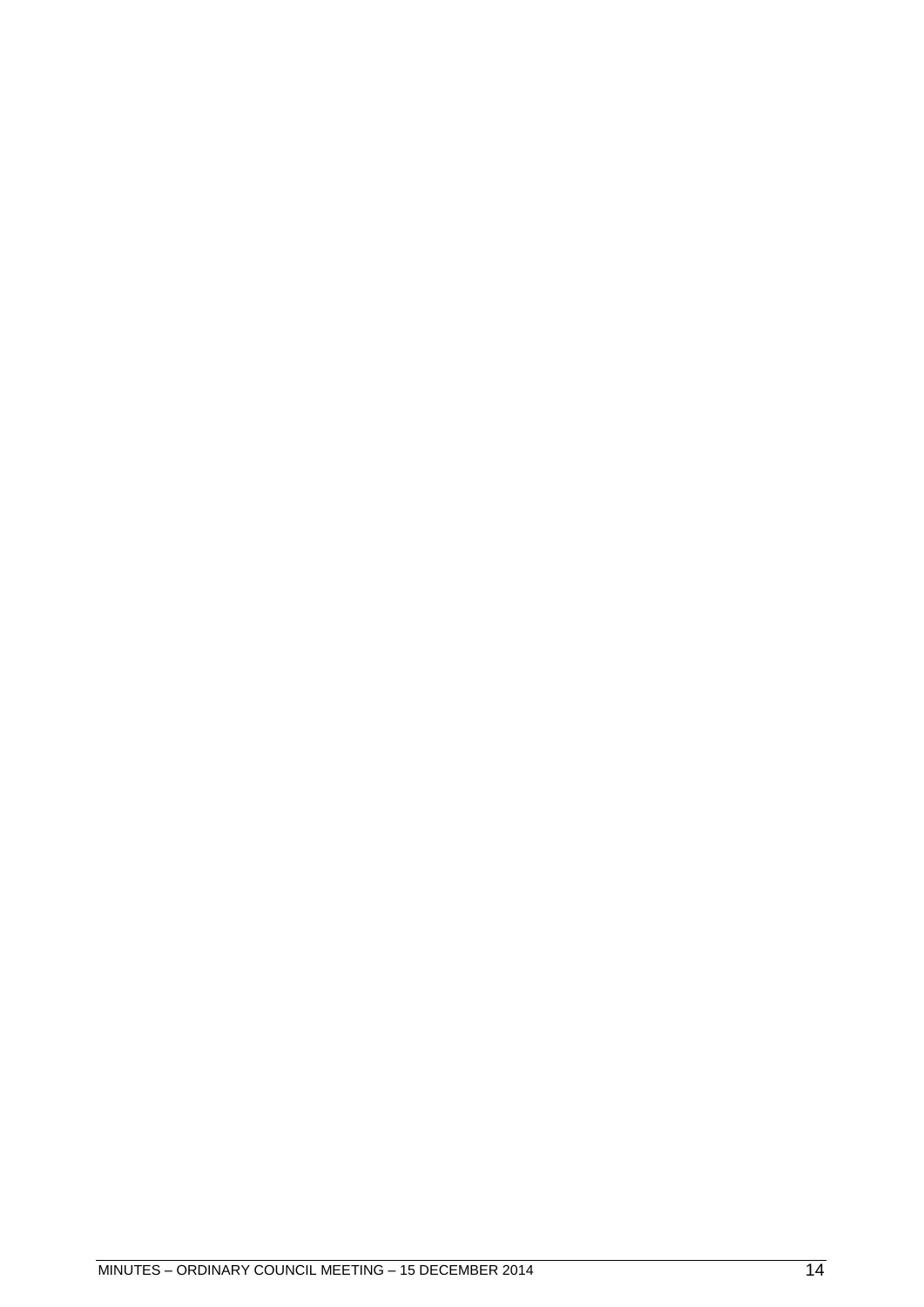<span id="page-14-0"></span>**9.2 ADMINISTRATION REPORTS**

<span id="page-14-1"></span>**9.2.1 Local Government Legislation Amendment Bill 2014**

**FILE NO: COUNCIL DATE: 15 December 2014 REPORT DATE: LOCATION/ADDRESS: N/A APPLICANT: Shire of York SENIOR OFFICER: G Simpson, A/CEO REPORTING OFFICER: G Simpson, A/CEO DISCLOSURE OF INTEREST: Nil APPENDICES: Nil** 

**Overview of the Bill Clause Notes** 

**REPORT APPROVED BY THE CEO:** Graeme Simpson

**RESOLUTION 101214**

**Moved: Cr Smythe Seconded: Cr Wallace**

*"That Council:*

*Receive the report and make comment during the formal consultation process."*

*CARRIED: 4/0*

# **Voting Requirements: Simple Majority Required: To Receive the Report**

#### **Summary:**

The Minister for Local Government, Hon Tony Simpson MLA introduced the Local Government Legislative Amendment Bill 2014 to Parliament to make changes to the Local Government Act 1995.

The final adoption of the proposed changes will have to wait until the resumption of Parliament mid year.

# **Background:**

The Regional Subsidiaries Legislation has been strongly supported by the Local Government Managers Australia, WALGA and the WA National Party since its introduction in 2012. Other provisions of the Bill have accommodated over time.

The key amendments are:

- Provide the Local Government Standards Panel with the discretionary power to dismiss frivolous or vexatious complaints;
- Provide for the withdrawal of complaints made to the Standards Panel;
- Remove the electoral offence relating to defamatory statements during elections from the Local Government Act 1995;
- Clarify aspects relating to elected member fees and allowances;
- Ensure consistency in provisions which limit the termination payments of local government Chief Executive Officers and officers to a maximum of one year's remuneration;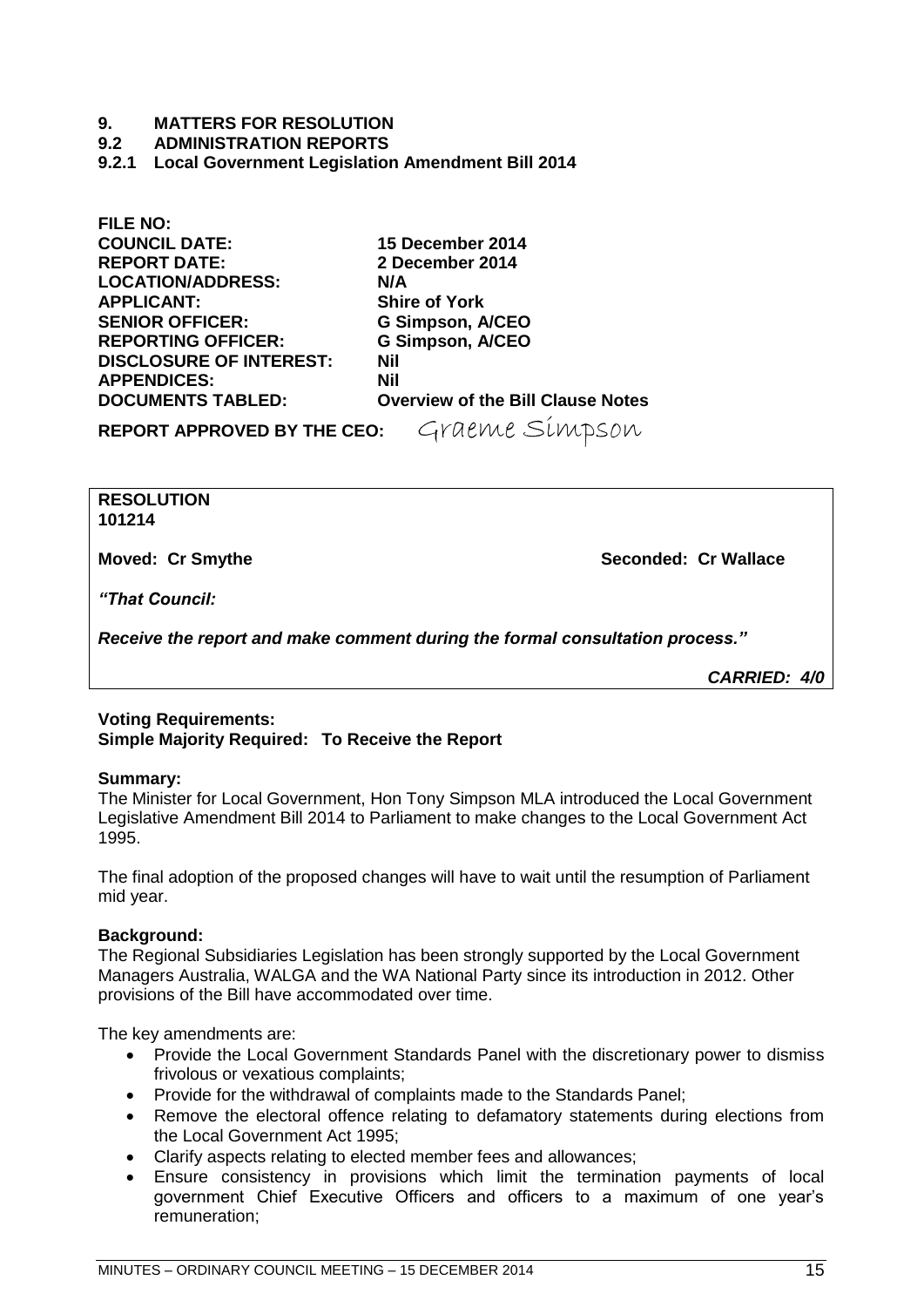- Provide for the establishment of a regional subsidiary model for local governments and to make consequential amendments to other Acts;
- Make amendments that allow the Department of Health to exercise, or continue to exercise, power over Kings Park, Rottnest Island and Class A reserves by means of local laws made under the Local Government Act 1995; and
- Make other amendments, including to the local law making process at the request of the Joint Standing Committee on Delegated Legislation.

#### **Consultation:**

LGMA has amended its consultation process and it is expected that WALGA will also conduct a state wide consultation process.

#### **Statutory Environment:**

The Statutory process lies within the WA Parliament.

#### **Policy Implications:**

Amendments proposed for Section 5.110 of the Local Government Act complement the Shires Complaints Policy whereby the CEO may refuse to deal with vexatious complaints.

#### **Financial Implications:**

There are no immediate implications however the limit of 1 year remuneration on termination of a CEO's contract may be one off savings.

**Strategic Implications:** Nil

**Site Inspection: Site Inspection Undertaken: Not applicable**

**Triple bottom Line Assessment: Economic Implications:** Nil

**Social Implications:** Nil

**Environmental Implications:** Nil.

#### **Comment:**

Persons who are interested in the changes to the legislation may peruse the tabled document or seek information from the office of the local member of Parliament.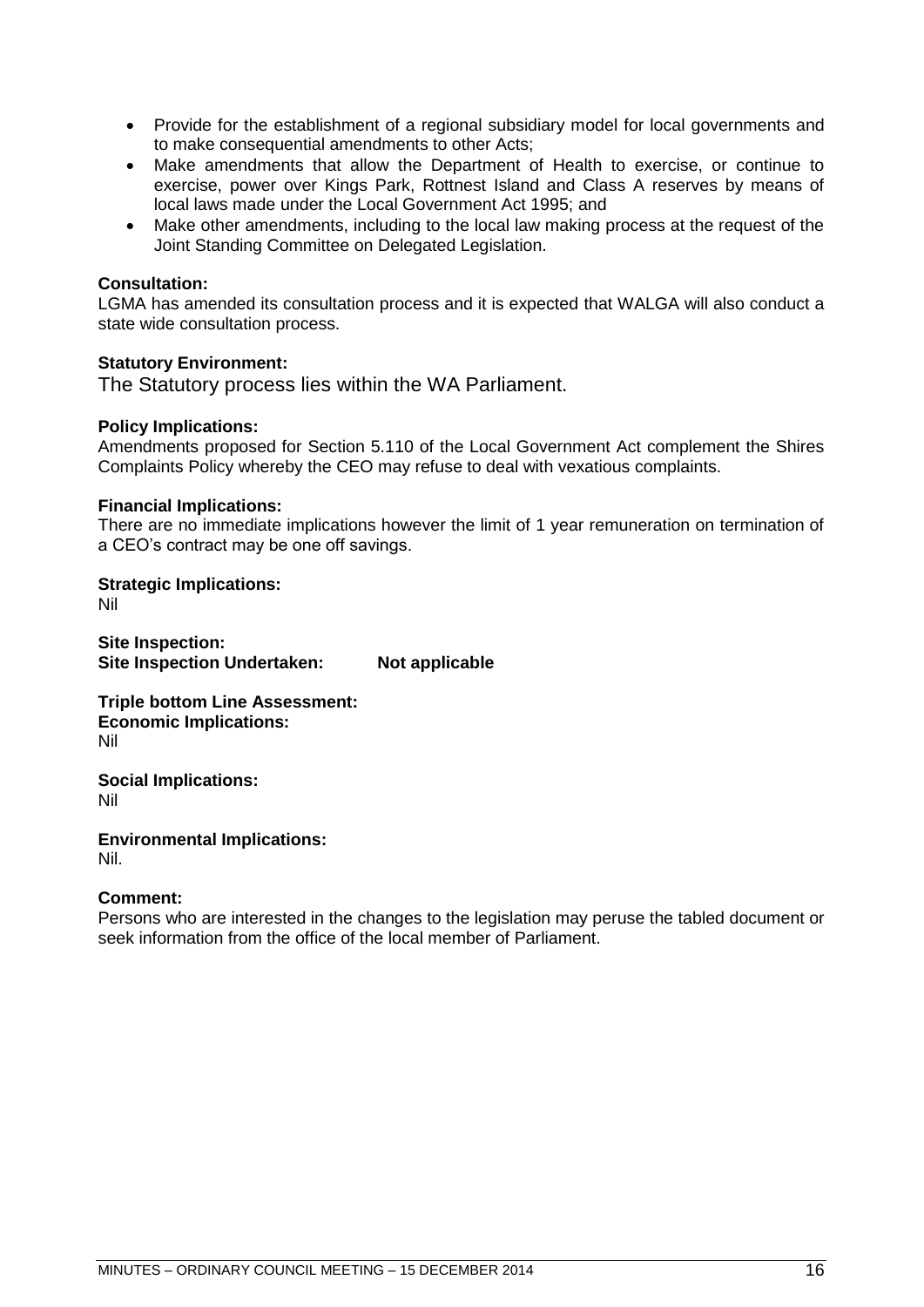# <span id="page-16-0"></span>**9.3 WORKS REPORTS**

*Nil*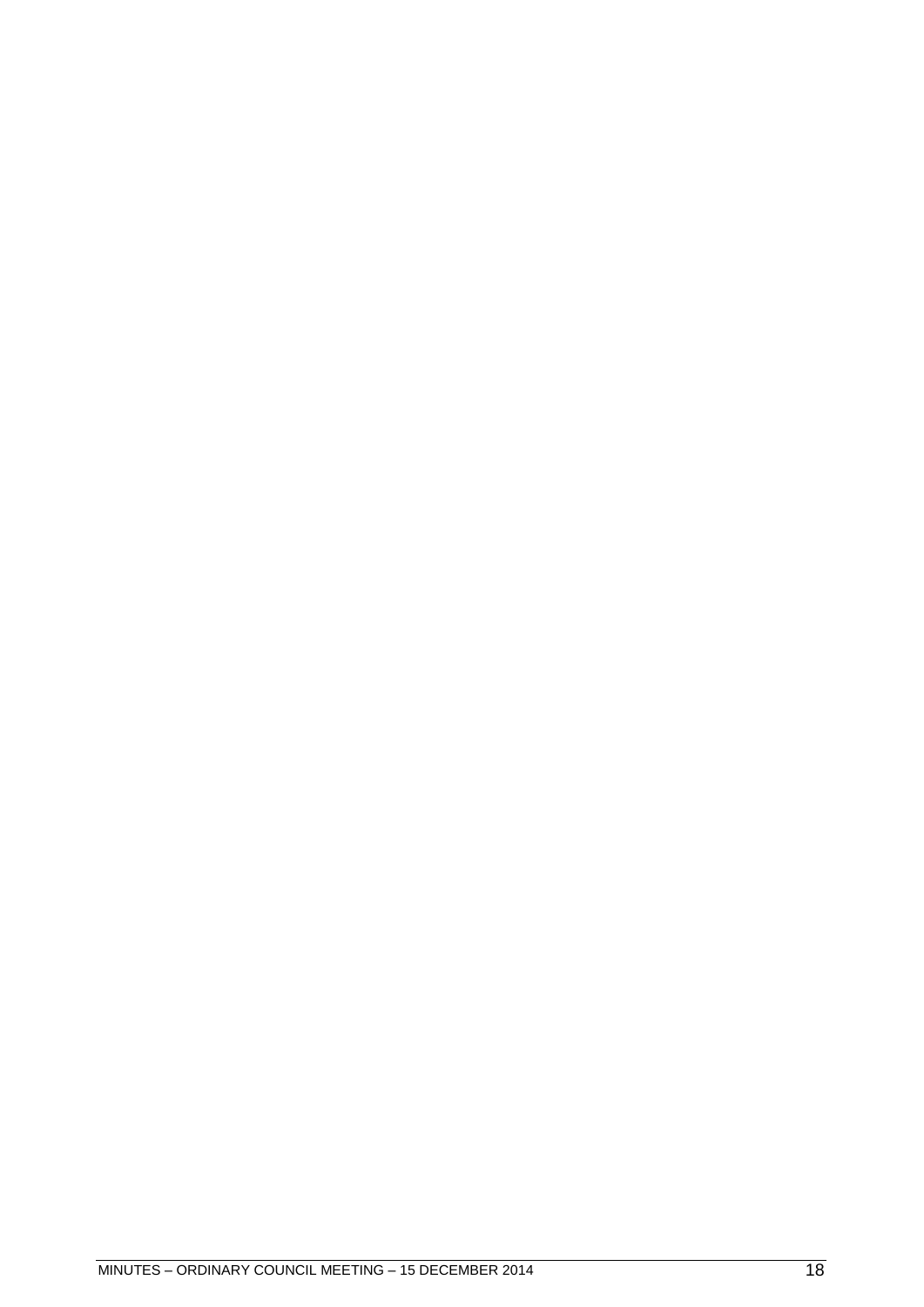#### <span id="page-18-0"></span>**9.4 FINANCE REPORTS**

<span id="page-18-1"></span>**9.4.1 York Basketball Association – Application To Be Recognised As A Community Group**

| <b>FILE NO:</b>                | CS.CEV.1                                             |
|--------------------------------|------------------------------------------------------|
| <b>COUNCIL DATE:</b>           | 15 December 2014                                     |
| <b>REPORT DATE:</b>            | 2 December 2014                                      |
| <b>LOCATION/ADDRESS:</b>       | <b>Shire of York Council Chambers</b>                |
| <b>APPLICANT:</b>              | <b>Paula Schreuder (York Basketball Association)</b> |
| <b>SENIOR OFFICER:</b>         | <b>Tyhscha Cochrane - Deputy CEO</b>                 |
| <b>REPORTING OFFICER:</b>      | John Coles, EHO                                      |
| <b>DISCLOSURE OF INTEREST:</b> | <b>Nil</b>                                           |
| <b>APPENDICES:</b>             | <b>Nil</b>                                           |
| <b>DOCUMENTS TABLED:</b>       | <b>Nil</b>                                           |
|                                |                                                      |

REPORT APPROVED BY THE CEO: Graeme Simpson

**RESOLUTION 111214**

**Moved: Cr Smythe Seconded: Cr Hooper**

*"That Council:*

*Recognise the York Basketball Association as a Community Group for the purpose of waiving fees and charges related to trading in public places and thoroughfares for fundraising".*

*CARRIED: 4/0*

#### **Voting Requirements: Simple Majority Required: Yes**

#### **Summary:**

It is a requirement that the York Basketball Association Inc makes application to Council to be recognised as a Community Group in order to qualify to have fees and charges waived when conducting not for profit fundraising activities in public places and thoroughfares.

#### **Background:**

On 10 November 2014 an application was made in writing to the Shire asking for the York Basketball Association to be exempt from the street licence trading fees, as part of their fundraising, as a non for profit organisation.

#### **Consultation:**

Nil

#### **Statutory Environment:**

Shire of York, Local Law – Trading in Thoroughfares and Public Places.

# **Policy Implications:**

Nil

#### **Financial Implications:**

Shire's fees waived as part of fundraising activities.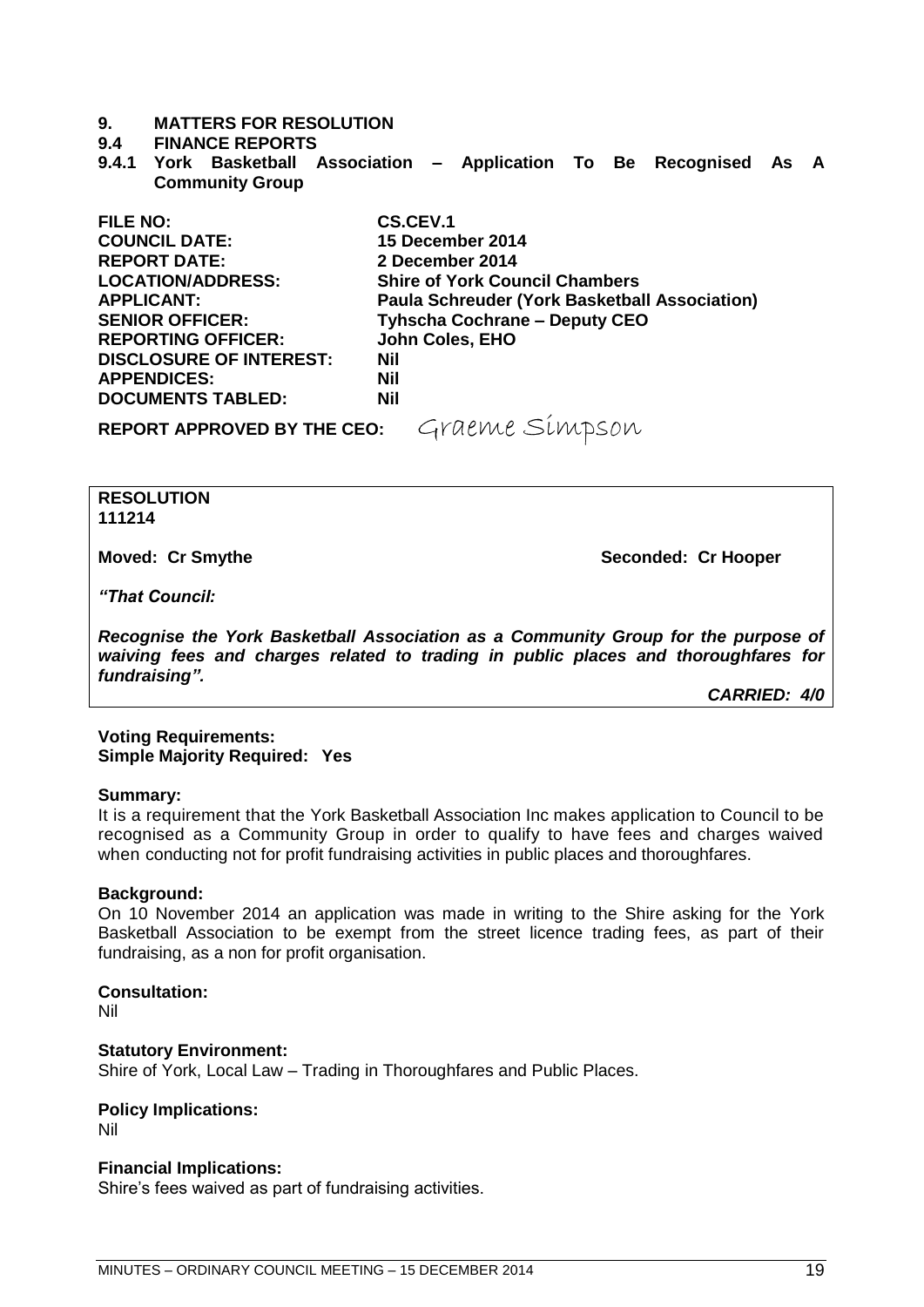# **Strategic Implications:**

In accordance with the Shire of York Strategic Community Plan Our Vision, the following applies:

#### *The Rural Gateway our Shire will be:*

*A place of community, where lifestyle choices are important and where community matters.*

### **Site Inspection:**

**Site Inspection Undertaken: Not applicable** 

# **Triple bottom Line Assessment:**

#### **Economic Implications:**

Other community-based groups may make similar applications if a precedent is set resulting in Budget consideration.

#### **Social Implications:**

It is of benefit to enhance relationships between Council and Community Groups by waiving fees and charges for fundraising purposes of community benefit.

#### **Environmental Implications:**

Nil

#### **Comment:**

That Council considers the request favourably by the York Basketball Association to waive the annual fee for operating fundraising stallholder activities within the Shire of York.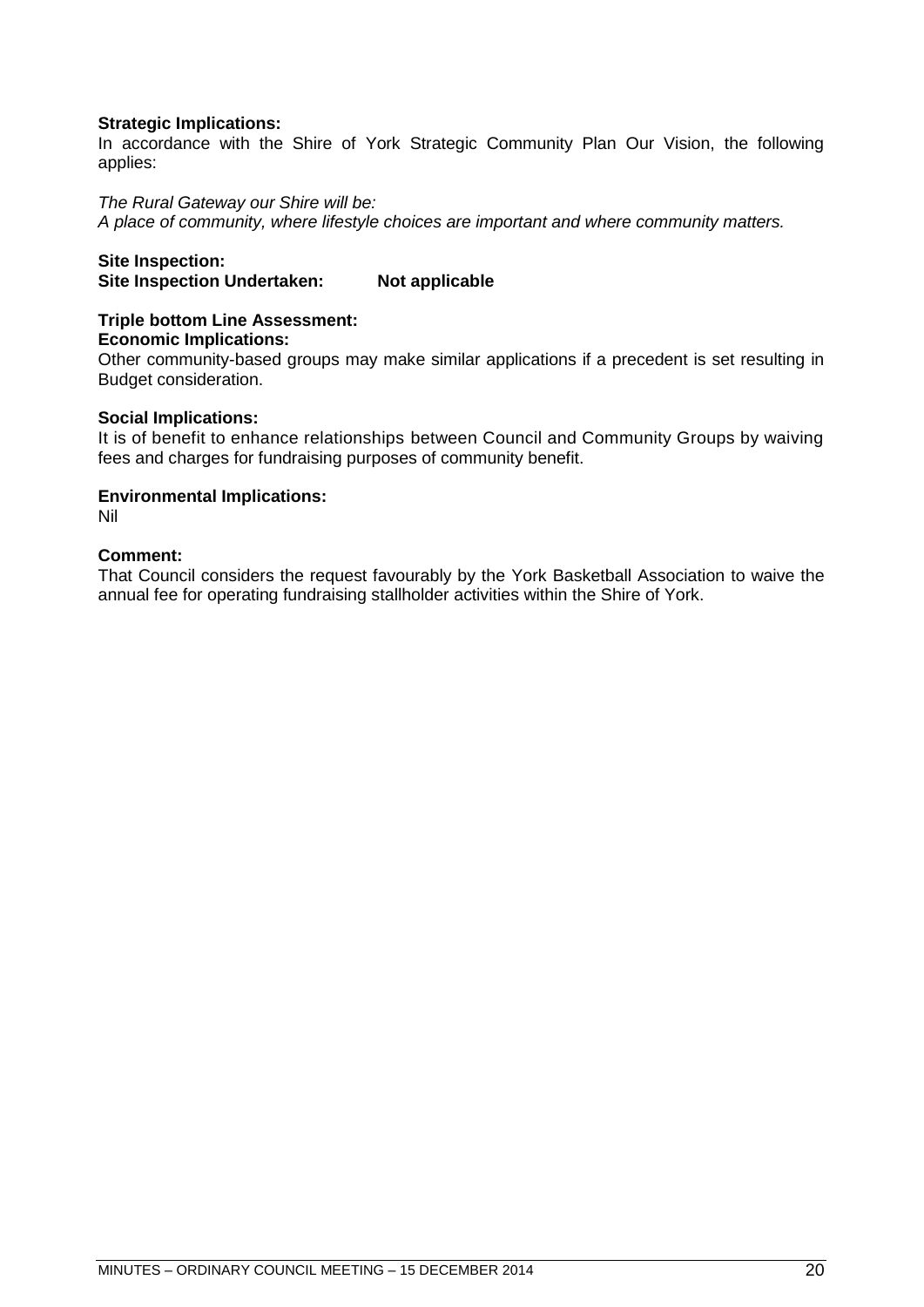#### **9.4 FINANCE REPORTS**

<span id="page-20-0"></span>**9.4.2 York Junior Football Club – Application To Be Recognised As A Community Group**

| <b>FILE NO:</b>                    | <b>CS.CEV.1</b>                             |
|------------------------------------|---------------------------------------------|
| <b>COUNCIL DATE:</b>               | 15 December 2014                            |
| <b>REPORT DATE:</b>                | 2 December 2014                             |
| <b>LOCATION/ADDRESS:</b>           | <b>Shire of York Council Chambers</b>       |
| <b>APPLICANT:</b>                  | Paula Schreuder (York Junior Football Club) |
| <b>SENIOR OFFICER:</b>             | <b>Tyhscha Cochrane - Deputy CEO</b>        |
| <b>REPORTING OFFICER:</b>          | John Coles, EHO                             |
| <b>DISCLOSURE OF INTEREST:</b>     | <b>Nil</b>                                  |
| <b>APPENDICES:</b>                 | <b>Nil</b>                                  |
| <b>DOCUMENTS TABLED:</b>           | <b>Nil</b>                                  |
| <b>REPORT APPROVED BY THE CEO:</b> | Graeme Simpson                              |

#### **RESOLUTION 121214**

**Moved: Cr Hooper Seconded: Cr Wallace**

*"That Council:*

*Recognise York Junior Football Club as a Community Group for the purpose of waiving fees and charges related to trading in public places and thoroughfares for fundraising".*

*CARRIED: 4/0*

#### **Voting Requirements: Simple Majority Required: Yes**

#### **Summary:**

It is a requirement that York Junior Football Club makes application to Council to be recognised as a Community Group in order to qualify to have fees and charges waived when conducting not for profit fund raising activities in public places and thoroughfares.

#### **Background:**

On 10 November 2014 an application was made in writing to the Shire asking for York Junior Football Club to be exempt from the street licence trading fees, as part of their fundraising, as a non for profit organisation.

#### **Consultation:**

Nil

**Statutory Environment:** Shire of York, Local Law – Trading in Thoroughfares and Public Places

**Policy Implications:** Nil

#### **Financial Implications:**

Shire's fees waived as part of fundraising activities.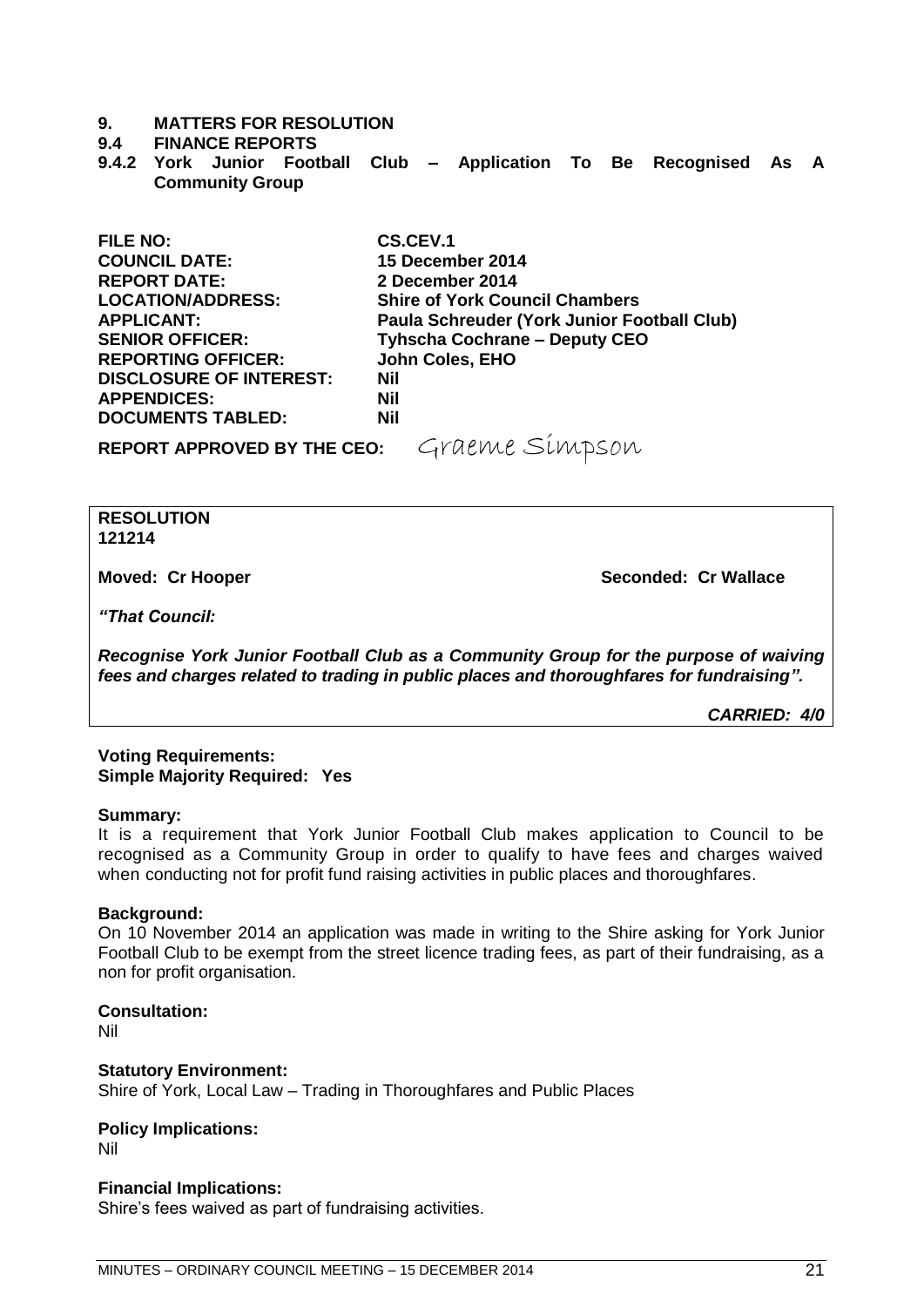# **Strategic Implications:**

In accordance with the Shire of York Strategic Community Plan Our Vision, the following applies:

#### *The Rural Gateway Our Shire will be:*

*A place of community, where lifestyle choices are important and where community matters.*

# **Site Inspection:**

**Site Inspection Undertaken: Not applicable** 

# **Triple bottom Line Assessment:**

#### **Economic Implications:**

Other community-based groups may make similar applications if a precedent is set resulting in Budget consideration.

#### **Social Implications:**

It is of benefit to enhance relationships between Council and Community Groups by waiving fees and charges for fundraising purposes of community benefit.

#### **Environmental Implications:**

Nil

# **Comment:**

That Council considers the request favourably by York Junior Football to waive the annual fee for operating fundraising stallholder activities within the Shire of York.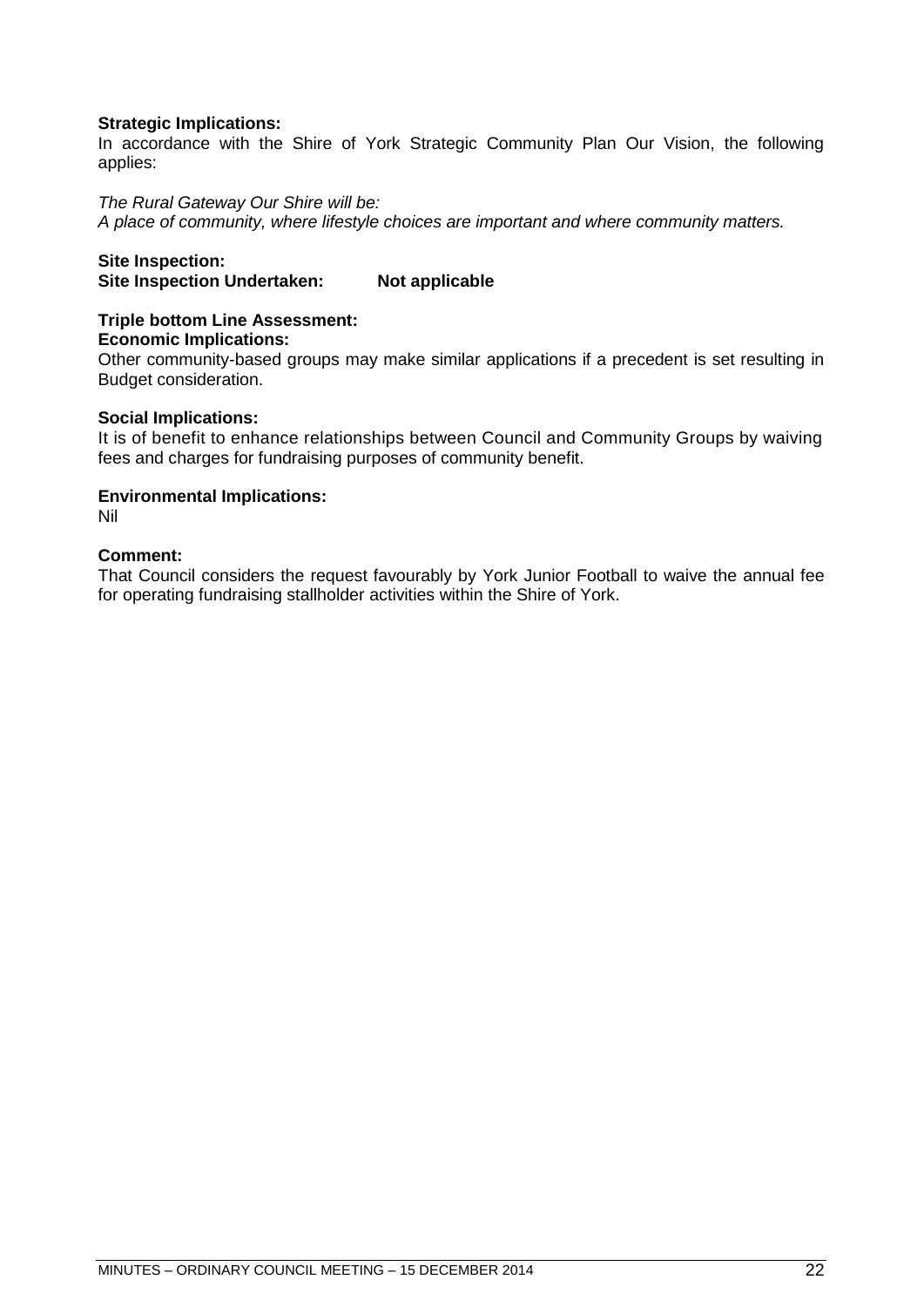- **9. MATTERS FOR RESOLUTION**
- <span id="page-22-0"></span>**9.5 LATE REPORTS**
- <span id="page-22-1"></span>**9.5.1 Finance, Risk & Audit Committee Minutes**

**FILE NO: COUNCIL DATE: 15 December 2014 REPORT DATE: 12 December 2013**

**SENIOR OFFICER: Graeme Simpson, A/CEO AUTHOR: Graeme Simpson, A/CEO Minutes of the Finance, Risk & Audit Committee Meeting held 8 December 2014**

REPORT APPROVED BY THE A/CEO: Graeme Simpson

**RESOLUTION 131214**

**Moved: Cr Hooper Seconded: Cr Smythe**

*"That Council:*

*Receive and adopt 'en bloc' the recommendations contained within the Minutes of the Finance, Risk & Audit Committee which was held on 8th December, 2014 with the following exception:*

- *1. 9.1.1 – Rates – Transfer of Land – which is the subject of a separate item on this Agenda (refer Item 9.5.2)*
- *2. 9.1.7 - Monthly Financial Reports – November 2014 - which is the subject of a separate item on this Agenda (refer Item 9.5.3)*

*CARRIED: 4/0*

**Voting Requirements: Simple Majority Required: Yes**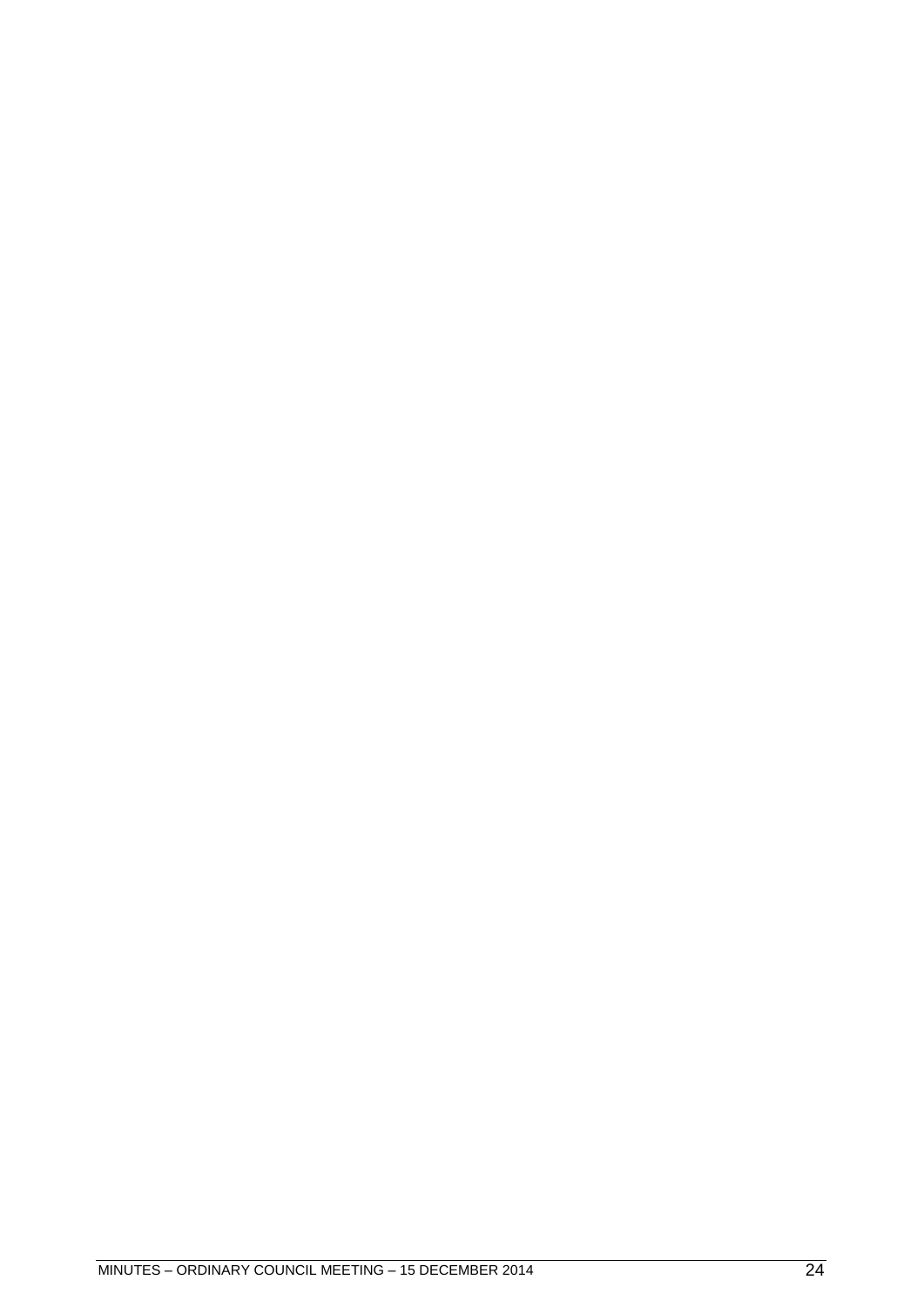**9.5 LATE REPORTS**

<span id="page-24-0"></span>**9.5.2 Rates – Transfer Of Land**

**FILE NO: FI.RTS.PPO.60484 COUNCIL DATE: 15 December 2014 REPORT DATE: 12 December 2014 APPLICANT: Pam Law SENIOR OFFICER: AUTHOR: Pam Law DISCLOSURE OF INTEREST: Nil APPENDICES: Location Map DOCUMENTS TABLED: Nil**

Lot 123 Horley St, York

**REPORT APPROVED BY THE CEO:** Graeme Simpson

#### **RESOLUTION 141214**

**Moved: Cr Hooper Seconded: Cr Smythe**

*"That Council*

*Pursuant to Section 6.68 (2) (a)& (b) of the Local Government Act 1995, allow AMPAC Debt Collections to proceed with all necessary action to transfer ownership of A60484 from current ownership to Shire of York."*

*CARRIED: 4/0*

#### **Voting Requirements: Absolute Majority Required: Yes**

#### **Summary:**

It is proposed the Council make application to have this land, A60484, transferred to the Shire of York and write off the outstanding rates and charges currently outstanding in excess of 3 years, in accordance with Section 6.68 (2) (a) & (b) of the Local Government Act 1995.

#### **Background:**

A60484 was created in 2009, although, according to Landgate records, this parcel of land appears to have been in the same ownership since 1924. Originally it was thought to be part of Horley Road, but through Council investigations in 2009, it was discovered to be a parcel of land and at this time began being rated.

Investigations show the said owner of land to be deceased in 1945. There was no information provided from the probate search showing any living relatives.

The parcel of land would be unsaleable due to its location; directly between railway line and back fence lines to three current properties. The parcel size is not large enough to be built upon. The cost of dividing this land up for surrounding land owners would outweigh its value.

# **Consultation:**

AMPAC Debt Recovery Price Sierakowski Corporate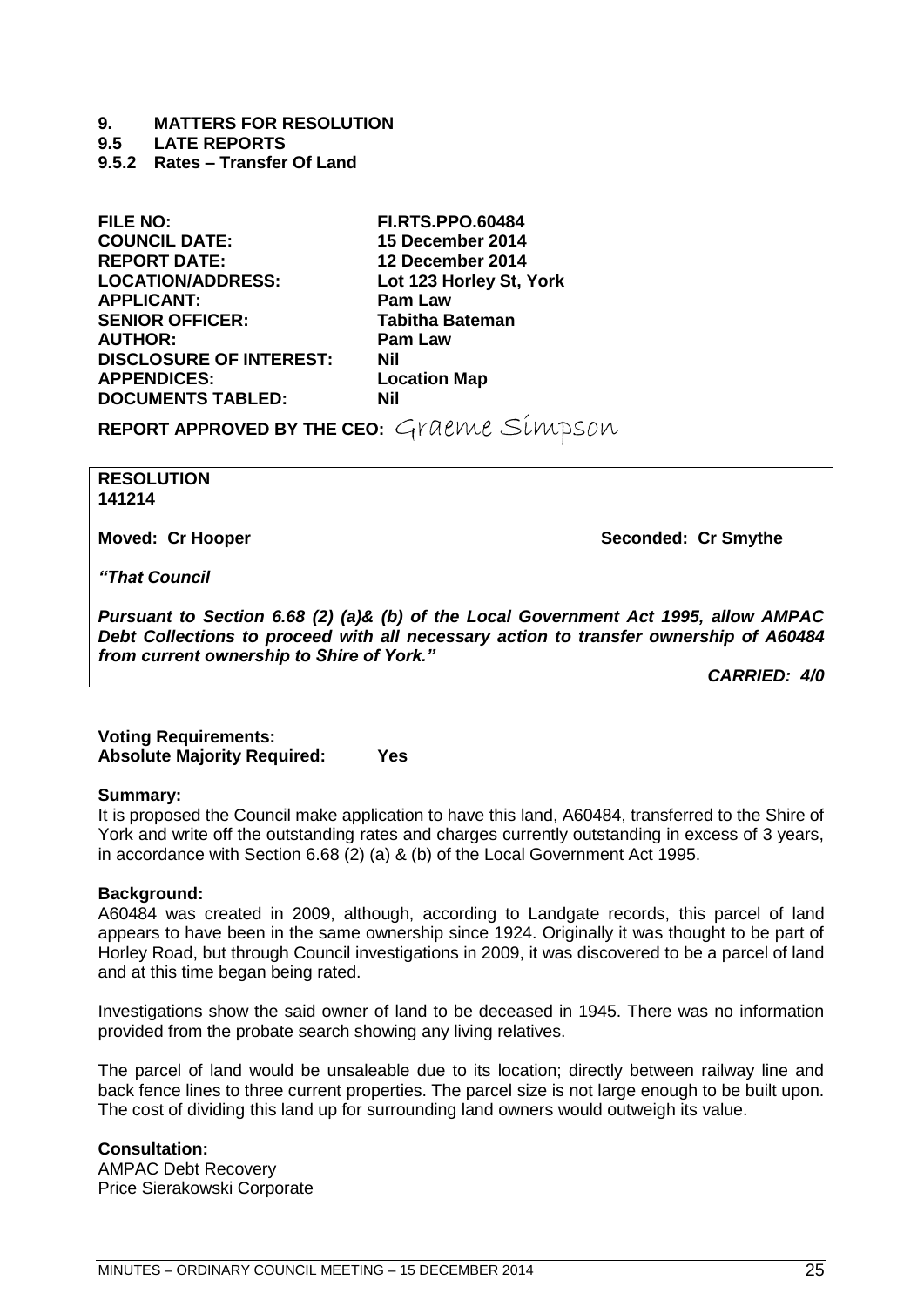# **Statutory Environment:**

Local Government Act 1995 Section 6.68 **Exercise of power to sell land**

*(2) A local government is not required to attempt under section 6.56 to recover money due to it before exercising the power of sale where the local government –*

(a) has a reasonable belief that the cost of the proceedings under that section will *exceed the value of the land; or*

*(b) having made reasonable efforts to locate the owner of the property is unable to do* 

*so.*

# **Policy Implications:**

"Recover Rates & Service Charges", dated 15 February 2010, Council resolution 200210,

# *1.0 Unpaid for at least three (3) years.*

*A report be presented to Council on an annual basis, detailing the amount of rates and service charges outstanding, by Assessment Number, and recommending action be authorised by the Council. The privacy Act prevents the property owner's details from being published in a report to Council.*

*Section 1.4 (a) of the Local Government Act*

### *1.4. Terms used*

*In this Act, unless the contrary intention appears —*

# *absolute majority —*

*(a) in relation to a council, means a majority comprising enough of the members for the time being of the council for their number to be more than 50% of the number of offices (whether vacant or not) of member of the council;*

#### **Financial Implications:**

The transfer of ownership to the Shire of York will reduce the outstanding rates debtors by \$8,474.71 (as at 01/12/14)

Debt recovery action, since handing the file to AMPAC had lead to costs in the vicinity of \$1375.00. These costs will only increase should further legal action be taken.

# **Strategic Implications:**

Corporate Services, Financial Services - to achieve maximum community benefit from effective use of resources (staff, finances and information technology). Staff time and resources can be reallocated to current issues.

# **Site Inspection: Site Inspection Undertaken: Not applicable**

# **Triple bottom Line Assessment:**

# **Economic Implications:**

Council must be seen to be proactive in debt recovery action as the ultimate burden rests with the ratepayers. Unrecoverable debts need to be cleared as early as possible to lessen the financial implication on ratepayers.

# **Social Implications:**

Nil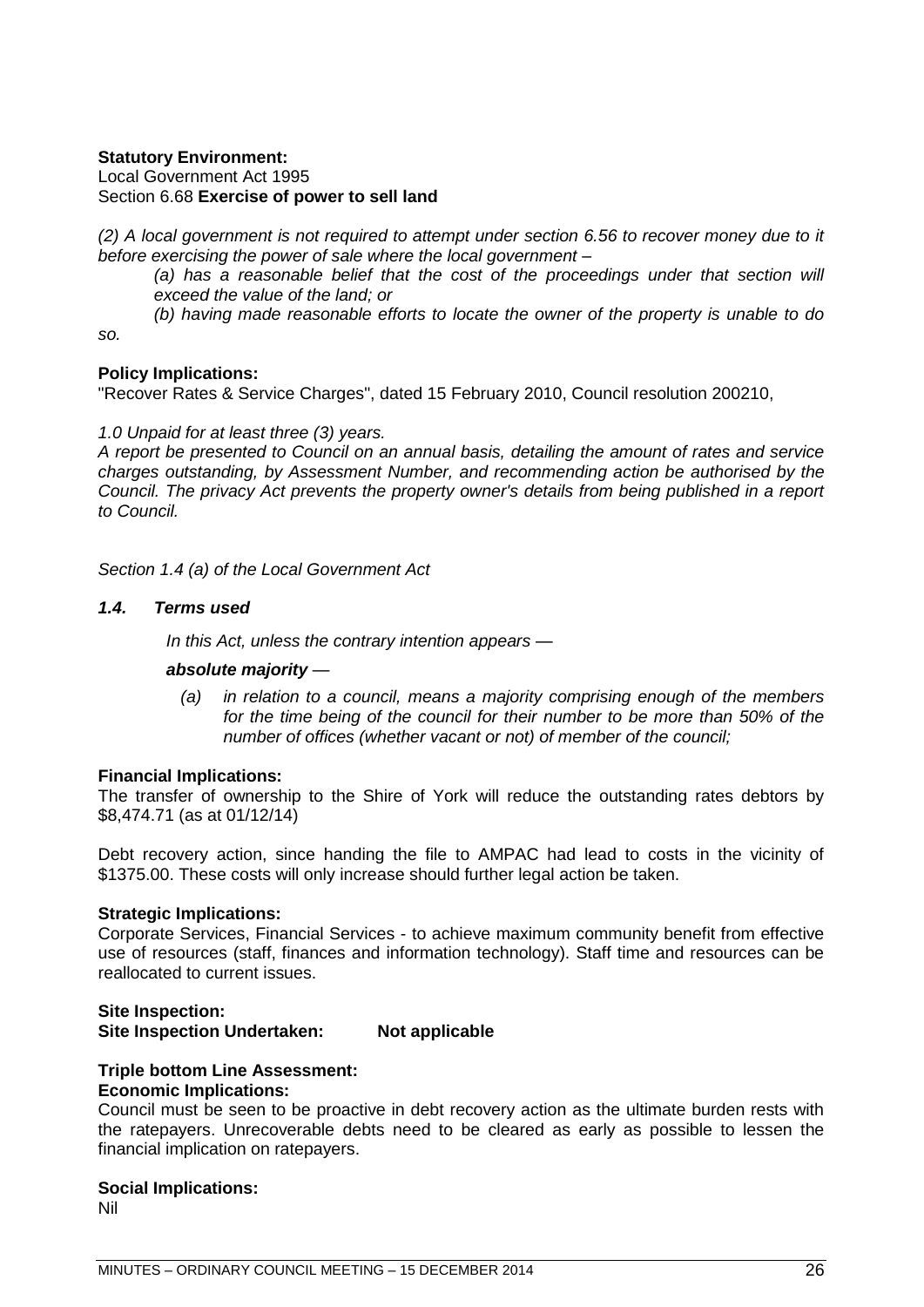# **Environmental Implications:**

Nil

# **Comment:**

Under current building regulations this parcel of land can not be built upon.

The said owner of this parcel of land has been deceased since 1945. The probate search has provided no information in regards to living family.

The cost of any further debt collection action would outweigh the value of the land.

Council can not continue to rate this property year after year, as rates can not be recovered.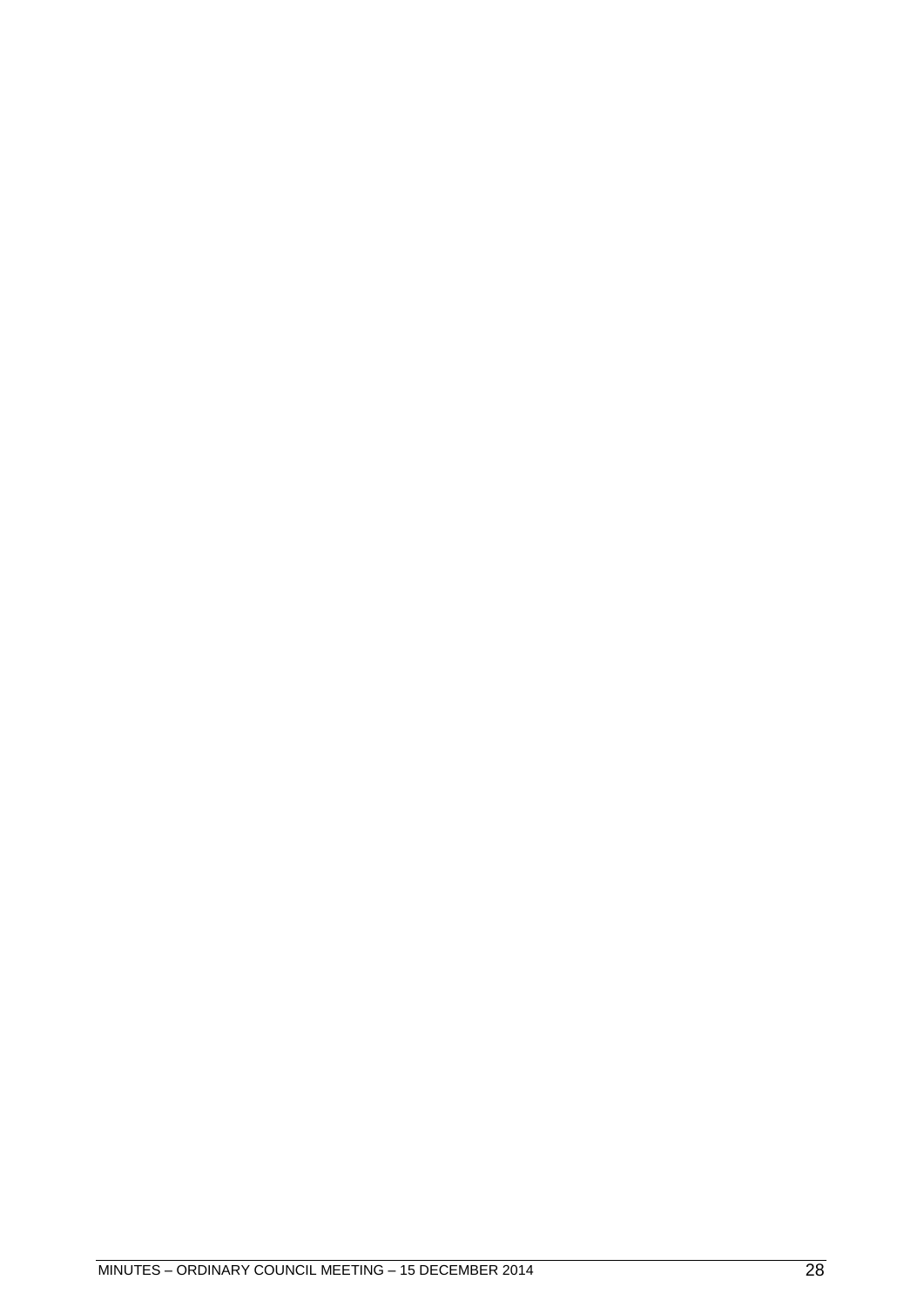#### **9.5 LATE REPORTS**

<span id="page-28-0"></span>**9.5.3 Monthly Financial Reports – November 2014**

**FILE NO: FI.FRP COUNCIL DATE: 15 December 2014 REPORT DATE: 2 December 2014 AUTHOR: Tabitha Bateman, Financial Controller APPENDICES: Yes – Appendix A as detailed in Summary**

**REPORT APPROVED BY THE A/CEO:** Graeme Simpson

**RESOLUTION 151214 Moved: Cr Smythe Seconded: Cr Wallace** *"That the Council Endorses and Receive the Recommendation of the Finance, Risk & Audit Committee: 1. Receive the Monthly Financial Report for November and ratify payments drawn from the Municipal and Trust accounts for the period ending 30 November 2014:* **AMOUNT** *MUNICIPAL FUND Cheque Payments \$ 17,235.36 Electronic Funds Payments \$ 1,406,808.82 Direct Debits Payroll \$ 168,933.34 Bank Fees \$ 1,599.81 Corporate Cards \$ 3,438.85 Fire Messaging Service \$ 156.64 TOTAL \$ 1,598,172.82 TRUST FUND Cheque Payments \$ 0 Electronic Funds Payments \$ 8,412.90 Direct Debits Licensing \$ 130,003.75 TOTAL \$ 138,416.65 TOTAL DISBURSEMENTS \$1,736,589.47" CARRIED: 4/0*

#### **RESOLUTION 161214**

**Moved: Cr Smythe Seconded: Cr Hooper**

*"That the Council Endorses and Receive the Recommendation of the Finance, Risk & Audit Committee:*

*That the arbitratory allocation for the Governance expenditure be done monthly and that a half yearly review be undertaken to rectify any discrepancies in the allocation."*

*CARRIED: 4/0*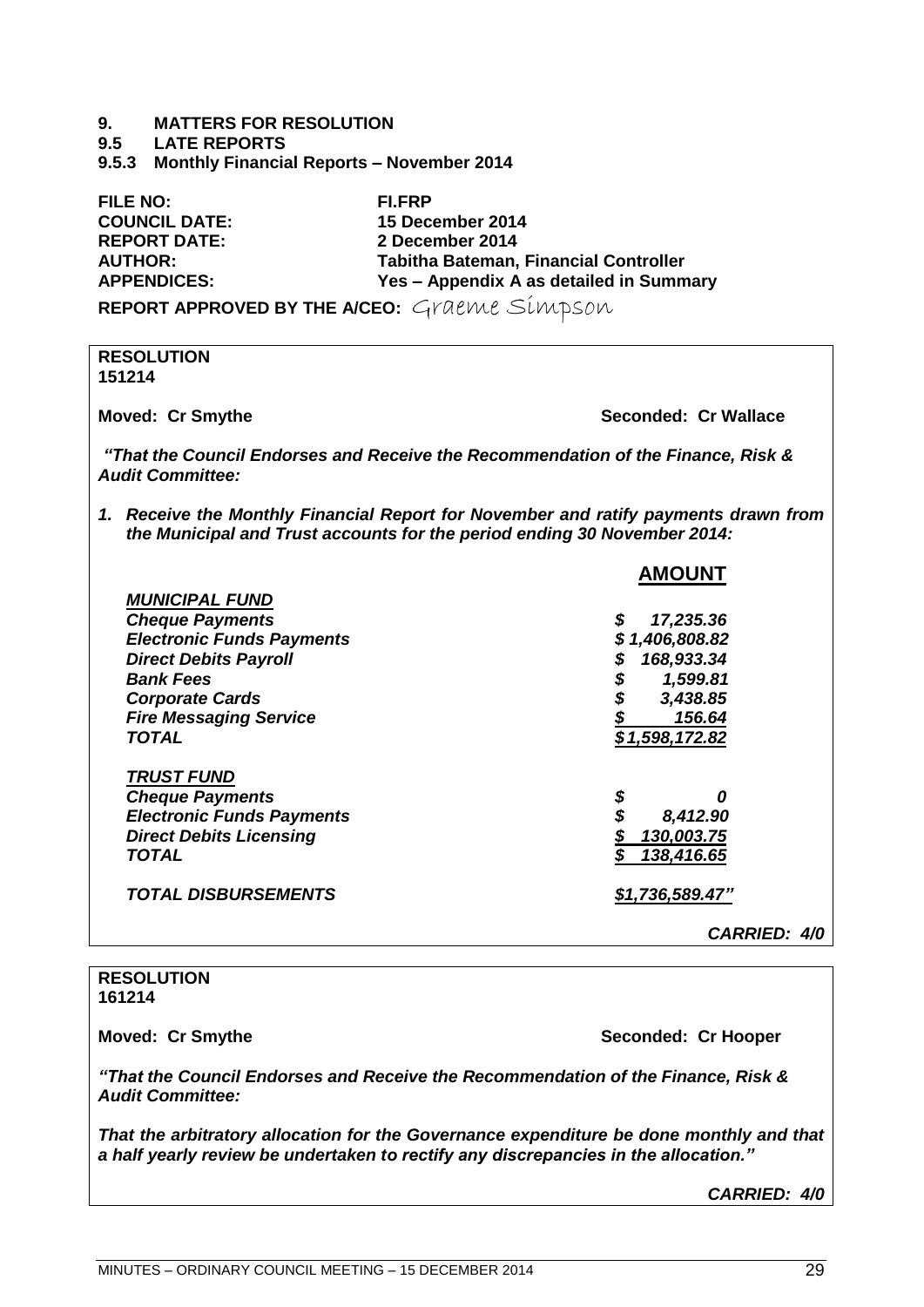# **Voting Requirements: Simple Majority Required: Yes**

# **Statement by The Chief Executive Officer:**

- 1. This financial report is properly drawn up to present fairly the financial position of the Shire of York at 30 November 2014, and comply with:
	- The Local Government Act 1995
	- \* The Financial Management Regulations under that Act
	- \* The Australian Accounting Standards
- 2. The Business Activity and PAYG statement has been lodged and paid as and when it has fallen due.
- 3. Staff superannuation has been paid as and when it has fallen due.
- 4. The Shire of York is able to pay its accounts as and when they fall due.
- 5. Grants received are and have been discharged in accordance with their terms and conditions. Where applicable, non-compliant grants are the subject of negotiation with the funding body.

# **Summary:**

The Financial Report for the period ending 30 November 2014 is presented for consideration. Appendix A includes the following:

- Monthly Statements for the period ended 30 November 2014
- Bank Account Reconciliations
- List of Creditors Payments
- Corporate Credit Card Transaction Listing
- Business Activity Statement

# **Commentary:**

All reports are currently being reviewed and may be modified for following meetings of Council to give greater clarity. It should also be noted that the 2013/14 figures reflected in the following reports are an estimate of the end of year position only and are subject to audit adjustments to the 2013/14 Annual Financial Report.

- Pg1. Statement of Financial Position
	- Total Equity in the Shire has increased from \$112,691,304 as estimated at 30 June 2014 to \$113,207,729 which is an increase of \$516,261. At the time of preparing of these reports there were adjustments to retained earnings yet to be resolved being \$165.
- Pg2. Income and Expenditure Statement by Programme
	- General Purpose Funding Rates and interims raised in July totalled \$4,615,270. The full value of Rates raised was removed from the Profit and Loss Statement and relocated to the Statement of Financial Position as a prepayment. In accordance with the Australian Accounting Standards this income will be apportioned over the financial year and drip fed into the Profit and Loss to provide greater meaning to the statements. As at 30 November \$1,923,029 has been transferred to the Profit and Loss representing 5 months of rate income.
	- Community Amenities Rubbish charges raised through rates totalling \$600,815 were removed from the Profit and Loss and relocated to the Statement of Financial Position as a prepayment. This income will be apportioned over the financial year and drip fed into the Profit and Loss to provide greater meaning to the statements. It can also be noted that due to staff reduction under this schedule Council could see savings totalling approximately \$64,000 of which a portion is required for the use of contract services.
	- Recreation and Culture Lower year to date expenditure on parks, gardens and recreation facilities. Council has employed 2 additional staff members to focus on Parks and Gardens prior to the growing season.
	- Transport Early amendments to the Main Roads works programme meant that progress claims for grant funds could not be made until the final works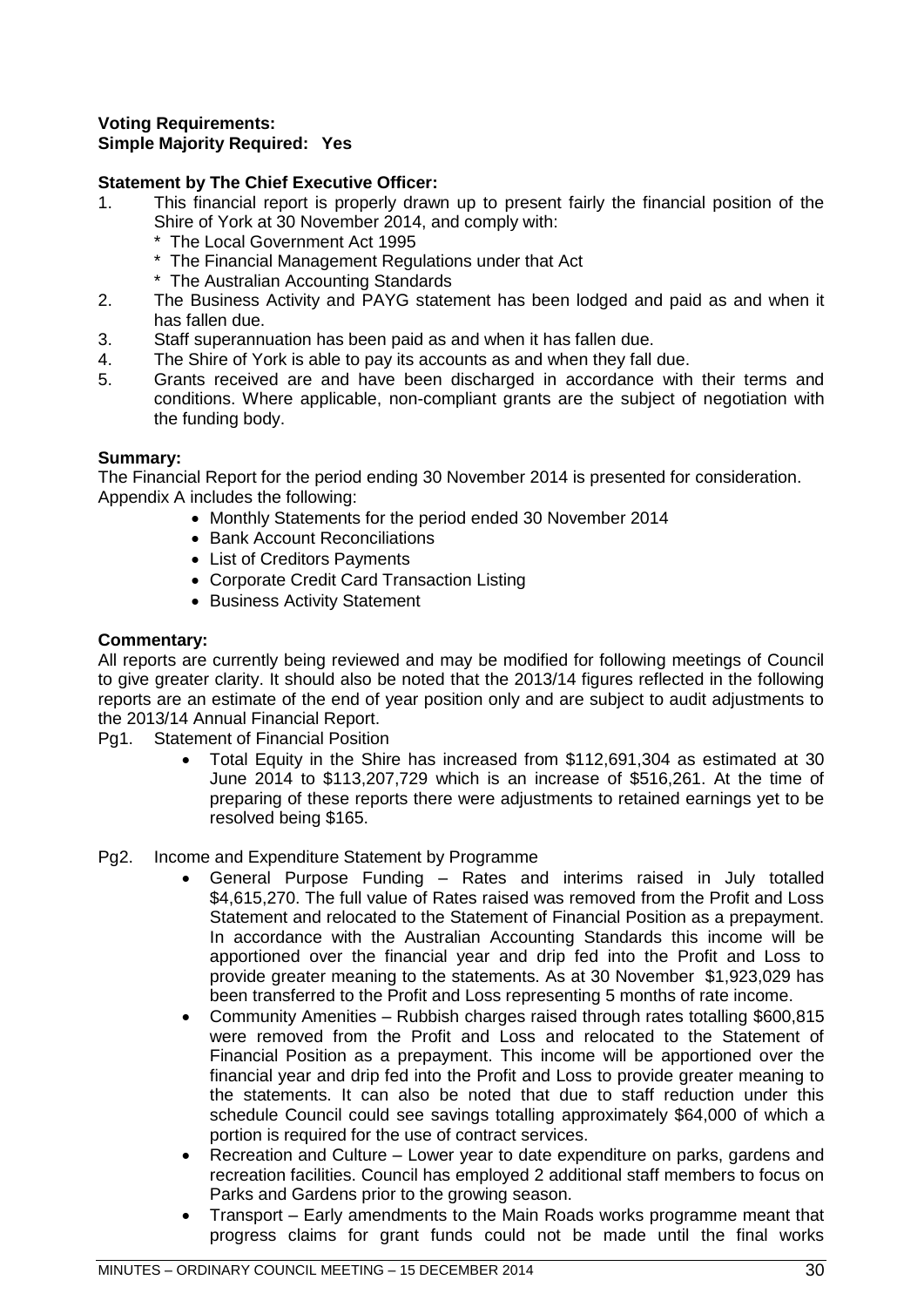programme had been confirmed. As a result, revenues are below expected year to date levels and accordingly capital expense has been kept to a minimum. A formal budget variation incorporating the recent amendments to the works programme will be required to cater for the drop in grant funds dependant on new MCA's being approved by Main Roads WA. The funding for Roads to Recovery jobs has been reduced by the Federal government from \$300,000 to \$283,202.

- Other Property and Services Higher expenditure than expected for this time due to unplanned termination payments which cannot be met by the use of leave reserves.
- Pg3. Income and Expenditure Statement by Nature and Type
	- This statement is a re-work of Page 2 from a nature and type perspective comparing actuals against the annual budget.
	- Employee costs are on par with estimated year to date budget. The number of termination payments processed to date have been offset by reduced staff numbers.
	- Materials and Contracts are down on estimated budgets by 4% due to limited funds being available earlier in the year. Assuming all projects are completed prior to 30 June 2015 this timing issue will likely correct itself through the year.
	- Depreciation is showing nil to date and will be updated for December reports.
- Pg4. Working Capital (Current Assets & Liabilities)
	- For the period ending 30 November 2014 there was an estimated surplus of current assets over current liabilities of \$1,361,881.
	- Consequently the Shire is able to pay its debts as and when they fall due.
- Pg5. Financial Activity Statement
	- Capital Programme Capital works are well underway after receiving confirmation of the amended Roads Programme as approved by Main Roads WA. There will be a spike in expenditure November/December as the road sealing works commence.
	- Transfers to/from Reserves Transfers between council funds are generally held until 30 June in any year.

#### **Statutory Environment:**

Local Government Act 1995 (As Amended). Local Government (Financial Management) Regulations 1996 (As Amended). Australian Accounting Standards.

#### **Note:**

Cr Matthew Reid, proprietor of York Pharmacy supplies goods to the Shire of York.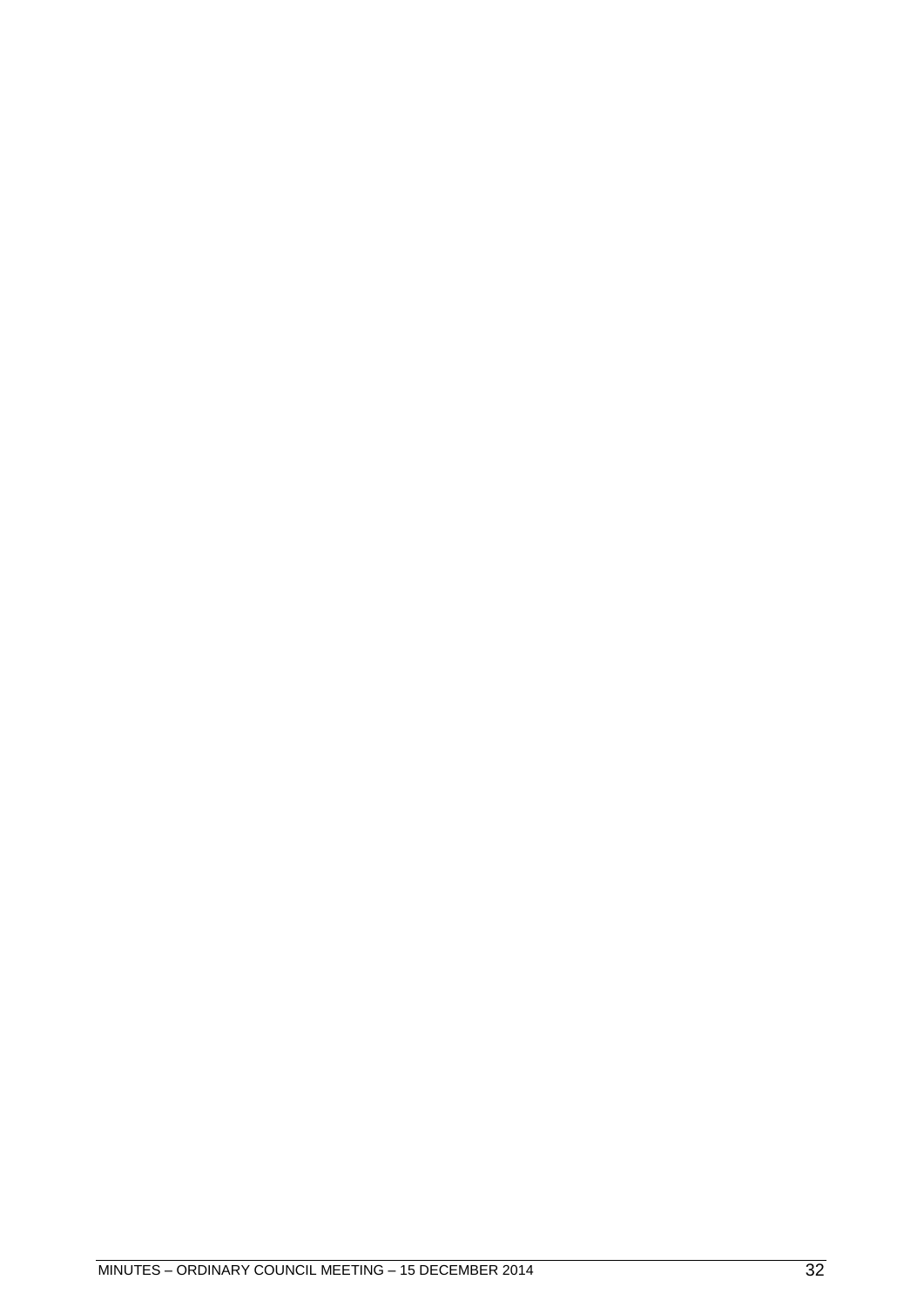**9.5 LATE REPORTS**

<span id="page-32-0"></span>**9.5.4 Works Committee Minutes**

**FILE NO: COUNCIL DATE: 15 December 2014 REPORT DATE: 15 December 2013**

**SENIOR OFFICER: Graeme Simpson, A/CEO AUTHOR: Graeme Simpson, A/CEO Minutes of the Works Committee Meeting held 4 December 2014**

REPORT APPROVED BY THE A/CEO: Graeme Simpson

**RESOLUTION 171214**

**Moved: Cr Wallace Seconded: Cr Smythe**

*"That Council:*

*Receive and adopt 'en bloc' the recommendations contained within the Minutes of the Works Committee which was held on 4th December, 2014."*

*CARRIED: 4/0*

**Voting Requirements: Simple Majority Required: Yes**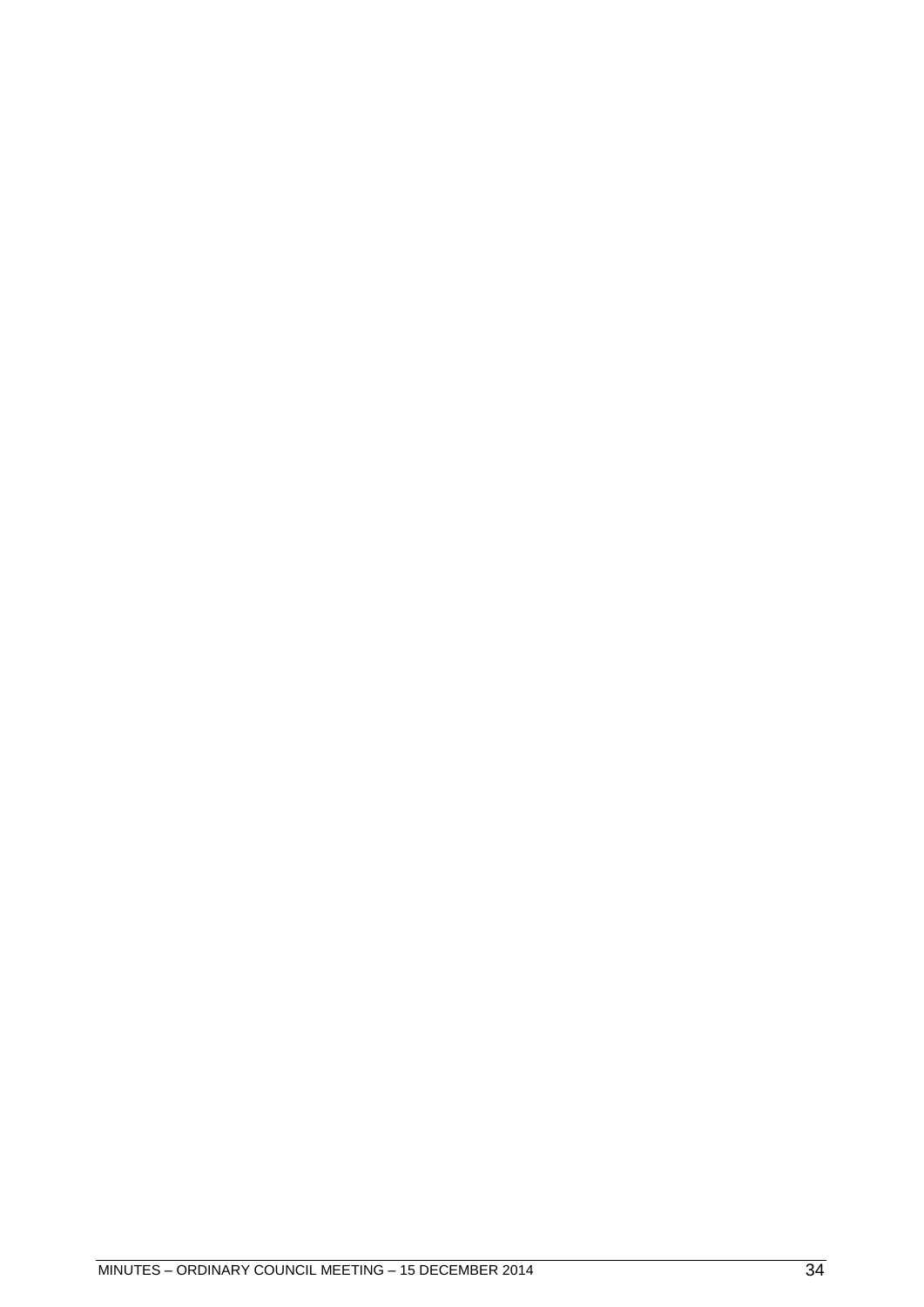**9. OFFICER'S REPORTS**

**9.5 LATE REPORTS**

<span id="page-34-0"></span>**9.5.5 Letters of Resignation**

**FILE NO: C23 & C15 COUNCIL DATE: 15 December 2014 REPORT DATE: 15 December 2014 LOCATION/ADDRESS: N/A DISCLOSURE OF INTEREST: Nil APPENDICES: Letters of Resignation DOCUMENTS TABLED: Nil**

**APPLICANT: Graeme Simpson, A/Chief Executive Officer SENIOR OFFICER: Graeme Simpson, A/Chief Executive Officer REPORTING OFFICER: Graeme Simpson, A/Chief Executive Officer**

**REPORT APPROVED BY THE A/CEO:** Graeme Simpson

**RESOLUTION 181214**

**Moved: Cr Hooper Seconded: Cr Wallace**

*"That Council:*

*Resolve that the resignation of former Councillors Mark Duperouzel and Anthony Stephen Boyle be left in abeyance until there is further information from the Minister for Local Governments office on the Ministers decision in respect to the Council response to the Show Cause Notice."*

*CARRIED: 4/0*

**Voting Requirements: Simple Majority Required: Yes**

# **Summary:**

In view of the current uncertainty on whether the Minister will suspend Council for a period of six months it is not practical to proceed with planning for an extra ordinary election to fill the two vacancies created by the resignation of two former Councillors.

#### **Background:**

To determine whether to proceed immediately with an extra ordinary election Council needs to know that the process is an 80 day cycle from commencement to election day and to decide whether it wishes to proceed with Shire staff conducting the election or use the WA Electoral Commission to conduct the election.

# **Consultation:**

Information has been conveyed to the Department of Local Government to seek direction on these elected member vacancies.

# **Statutory Environment:**

The provisions of Sections 2.32(b), 4.8 and 4.9 normally require the Chief Executive Officer and Shire President or Council to determine the election process but the Ministers action has complicated the procedure.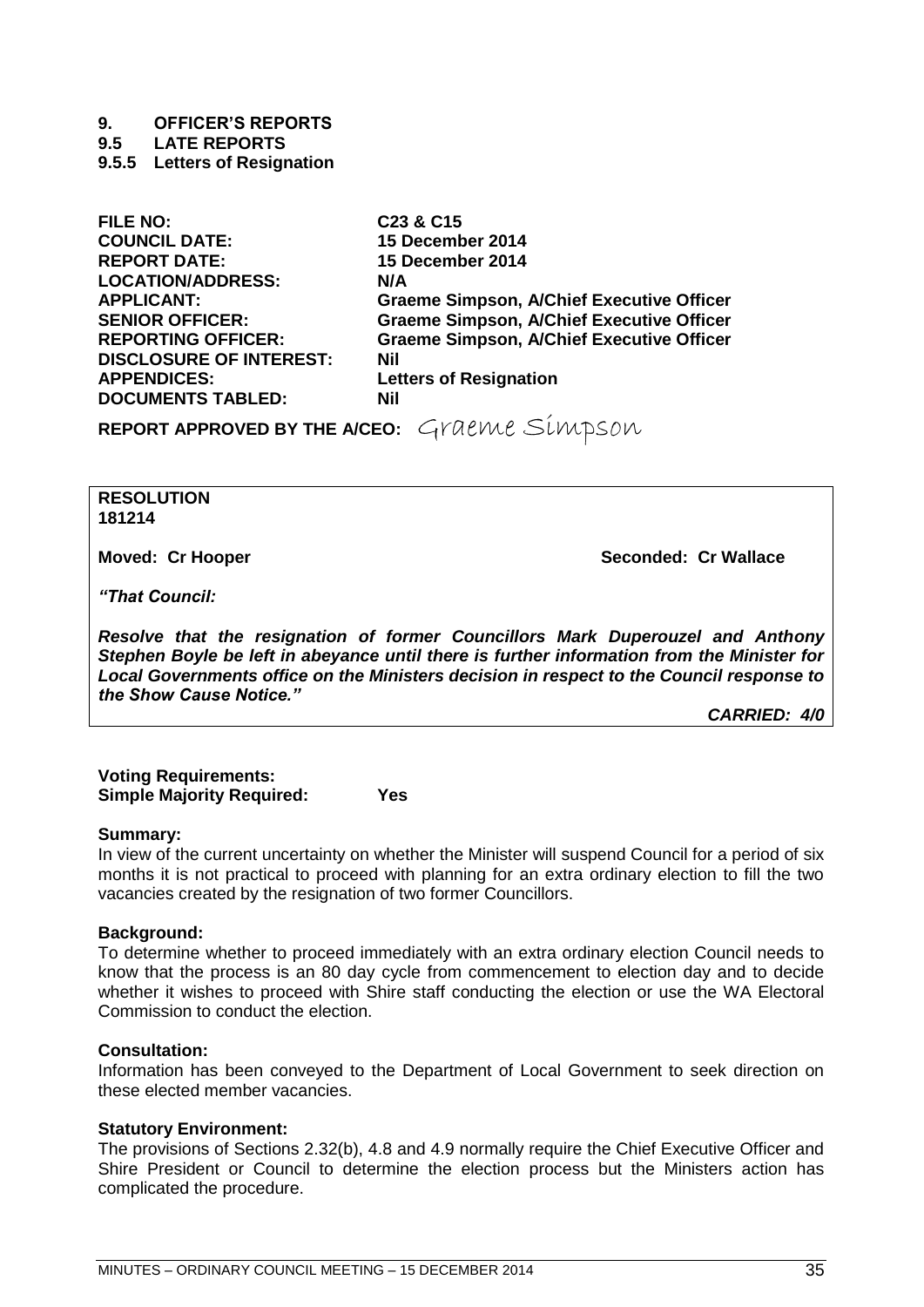# **Financial Implications:**

The preference is for in-house Shire staff to conduct the election or alternatively a quote could be obtained from the WA Electoral Commission for it to conduct the election.

### **Social Implications:**

In principle it is always beneficial to proceed with an election to ensure that maximum representation is maintained, however the Shire needs to wait on the Ministers decision.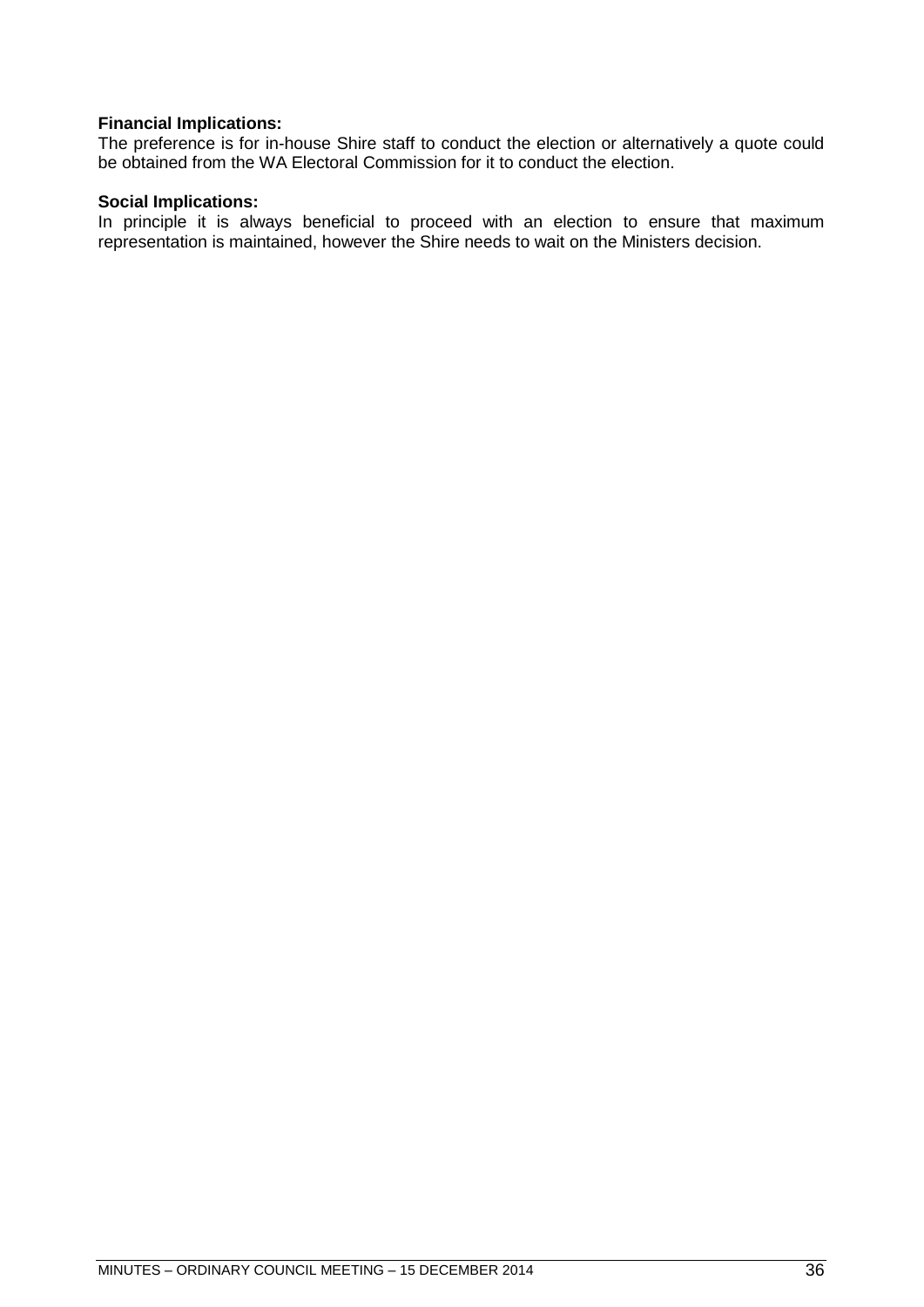### **9. OFFICER'S REPORTS**

**9.5 LATE REPORTS**

<span id="page-36-0"></span>**9.5.6 Strategic Community Plan**

| OR.CMA.2                    |
|-----------------------------|
| 15 December 2014            |
| 15 December 2014            |
| <b>Shire of York</b>        |
| N/A                         |
| <b>Graeme Simpson, ACEO</b> |
| Kira Strange, TP            |
| Nil                         |
| <b>Nil</b>                  |
| Nil                         |
|                             |

**REPORT APPROVED BY the A/CEO:** Graeme Simpson

| 191214                  | <b>RESOLUTION</b>                                                                                                                                                                                                                                          |                                                                               |  |
|-------------------------|------------------------------------------------------------------------------------------------------------------------------------------------------------------------------------------------------------------------------------------------------------|-------------------------------------------------------------------------------|--|
| <b>Moved: Cr Smythe</b> |                                                                                                                                                                                                                                                            | Seconded: Cr Wallace                                                          |  |
|                         | "That Council:                                                                                                                                                                                                                                             |                                                                               |  |
|                         | and                                                                                                                                                                                                                                                        | Allocate \$7,355 from funds from Reserve 24 for the Strategic Community Plan; |  |
| 2.                      | Delegate the Acting Chief Executive Officer, in consultation with the relevant<br>staff member, to formally accept a revised quote from Hames Sharley for the<br>review of the Strategic Community Plan, provided it is within the budget<br>parameters. " |                                                                               |  |
|                         |                                                                                                                                                                                                                                                            | <b>CARRIED: 4/0</b>                                                           |  |

# **Voting Requirements: Absolute Majority Required: Yes**

#### **Summary:**

The Strategic Planning Working Group met with Hames Sharley on 15 December 2014 to discuss the scope of works for the Strategic Community Plan.

Hames Sharley agreed to a set of works within the budget parameters however are required to submit a revised quote for final adoption.

# **Background:**

At the Ordinary Council Meeting held 17 November 2014, Council resolved to

- *1. Formally appoint Hames Sharley consultants to undertake the review of the Community Strategic Plan.*
- **2.** *Instruct the Strategic Planning Working Party to negotiate a final scope of works with Hames Sharley for the review within the parameters of the allocated budget.*

A meeting was held 15 December 2014 between Hames Sharley and the Strategic Planning Working Group where it was explained that the proposed scope of works could be done for a revised fee of approximately \$27,000. Hames Sharley have been requested to submit a revised quote that reflects the scope of works discussed in the meeting.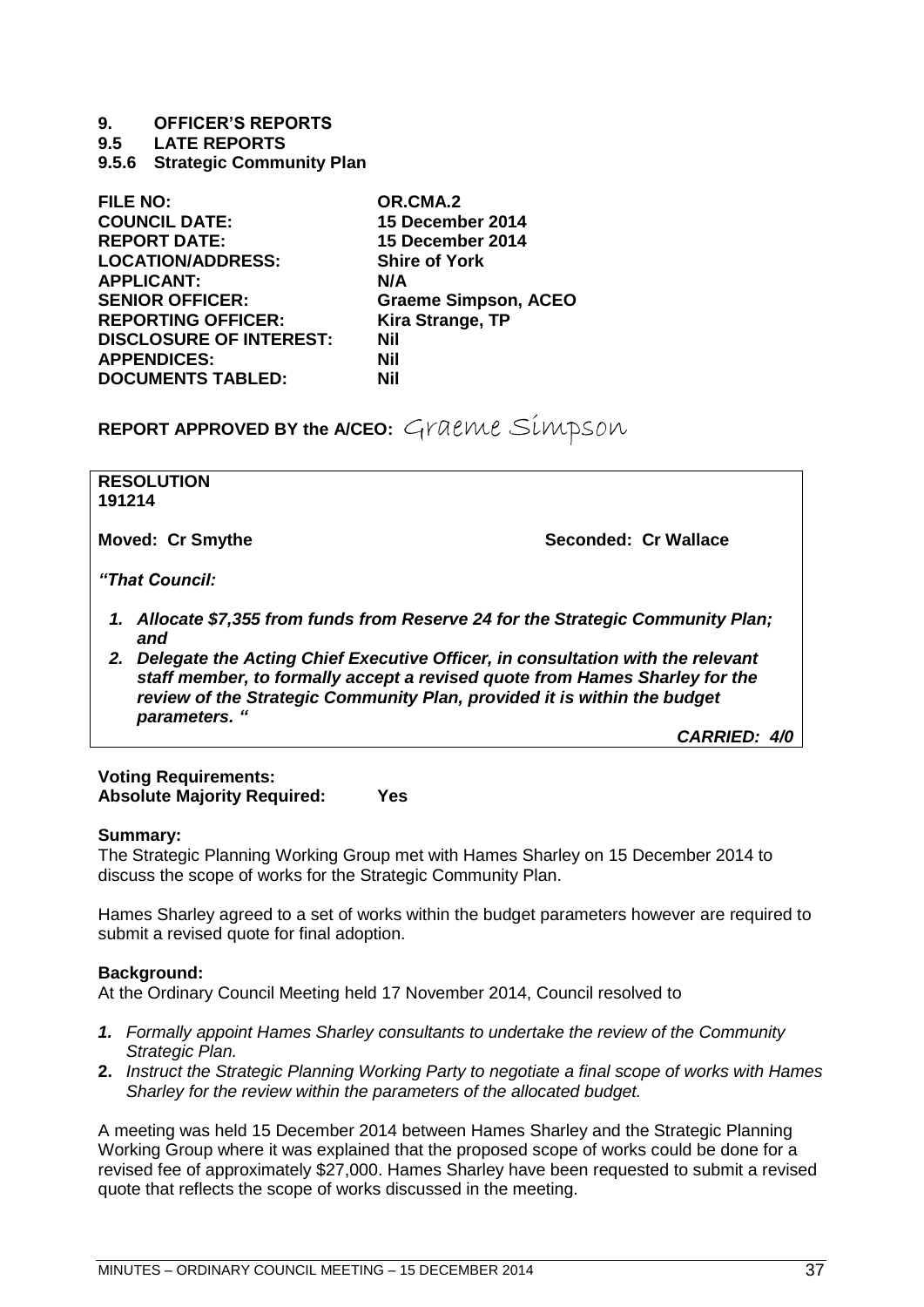# **Consultation:**

Hames Sharley Strategic Planning Working Group

# **Statutory Environment:**

Local Government Act 1995 Local Government (Financial Management) Regulations 1996

# **Policy Implications:**

There are no policy implications associated with this report.

# **Financial Implications:**

There will be nil affect to the budget as funds have been drawn from the reserve. However this will leave a nil balance in Reserve 24.

At this stage of the year we cannot confirm whether additional funds are available for this project until after the mid-year review.

# **Strategic Implications:**

The development of the Strategic Community Plan is essential for future direction for the Shire of York.

# **Triple bottom Line Assessment:**

**Economic Implications:**

See Financial Implications.

# **Social Implications:**

There are no social implications associated with this proposal.

# **Environmental Implications:**

There are no environmental implications associated with this proposal.

# **Comment:**

Currently, there is \$20,000 allocated in the budget for Strategic Planning with an additional \$7,355 in Strategic Planning Reserve if required in any given year. Therefore a total of \$27,355 is available for the preparation of the Strategic Community Plan.

Council needs to formally resolve to draw the funds from the reserve for the Strategic Community Plan.

As a revised scope of works and final quote has not yet been received, it is recommended that any additional reallocation of funds be postponed until the mid-year review has been completed.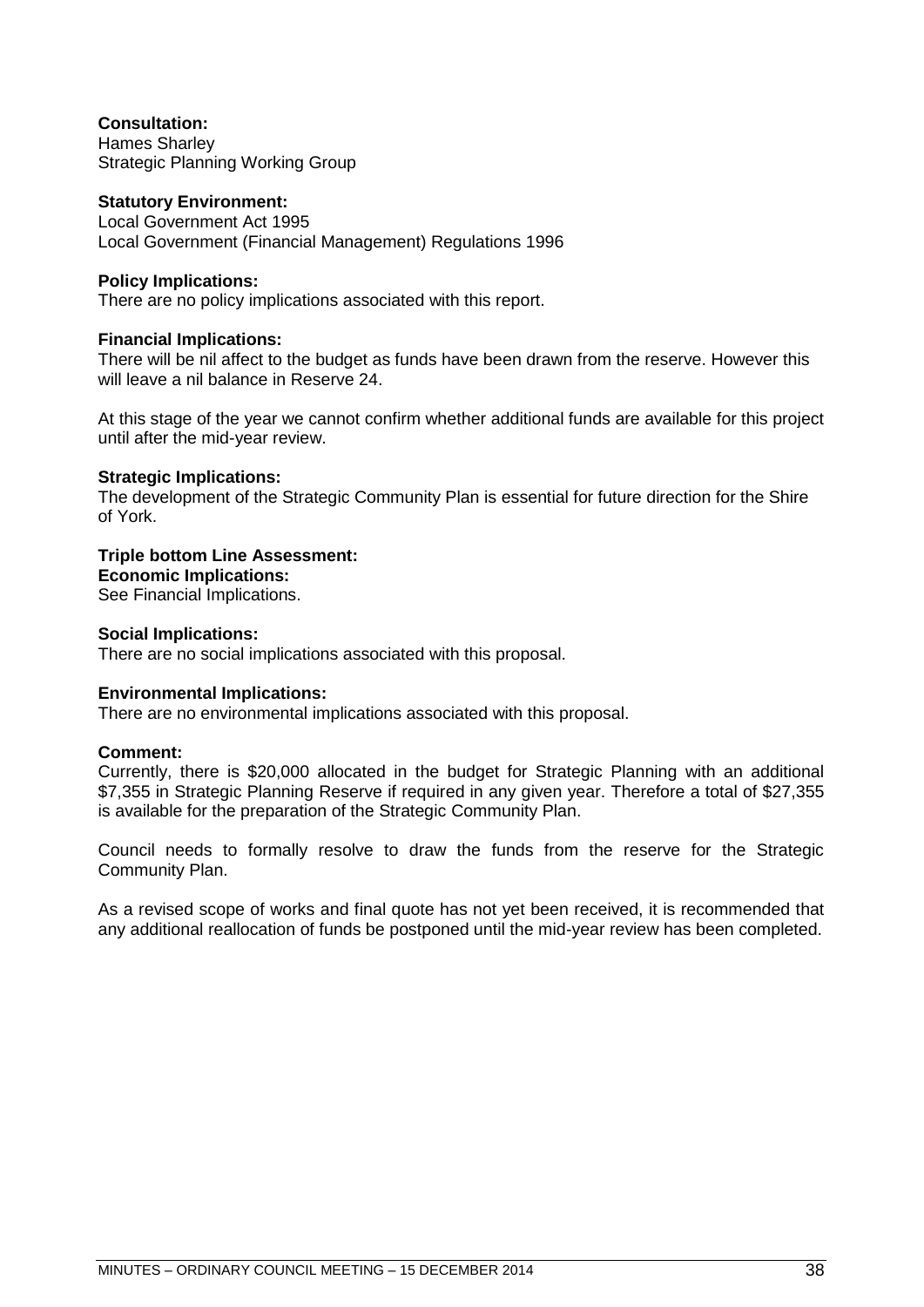**9.5 LATE REPORTS**

<span id="page-38-0"></span>**9.5.7 Heritage Advisory Committee Minutes**

**FILE NO: COUNCIL DATE: 15 December 2014 REPORT DATE: 15 December 2013**

**SENIOR OFFICER: Graeme Simpson, A/CEO AUTHOR: Graeme Simpson, A/CEO APPENDICES: Minutes of the Heritage Advisory Committee Meeting held 2 December 2014**

REPORT APPROVED BY THE A/CEO: Graeme Simpson

**RESOLUTION 201214**

**Moved: Cr Smythe Seconded: Cr Wallace**

*"That Council:*

*Receive and adopt 'en bloc' the recommendations contained within the Minutes of the Heritage Advisory Committee which was held on 2nd December, 2014.*

*CARRIED: 4/0*

**Voting Requirements: Simple Majority Required: Yes**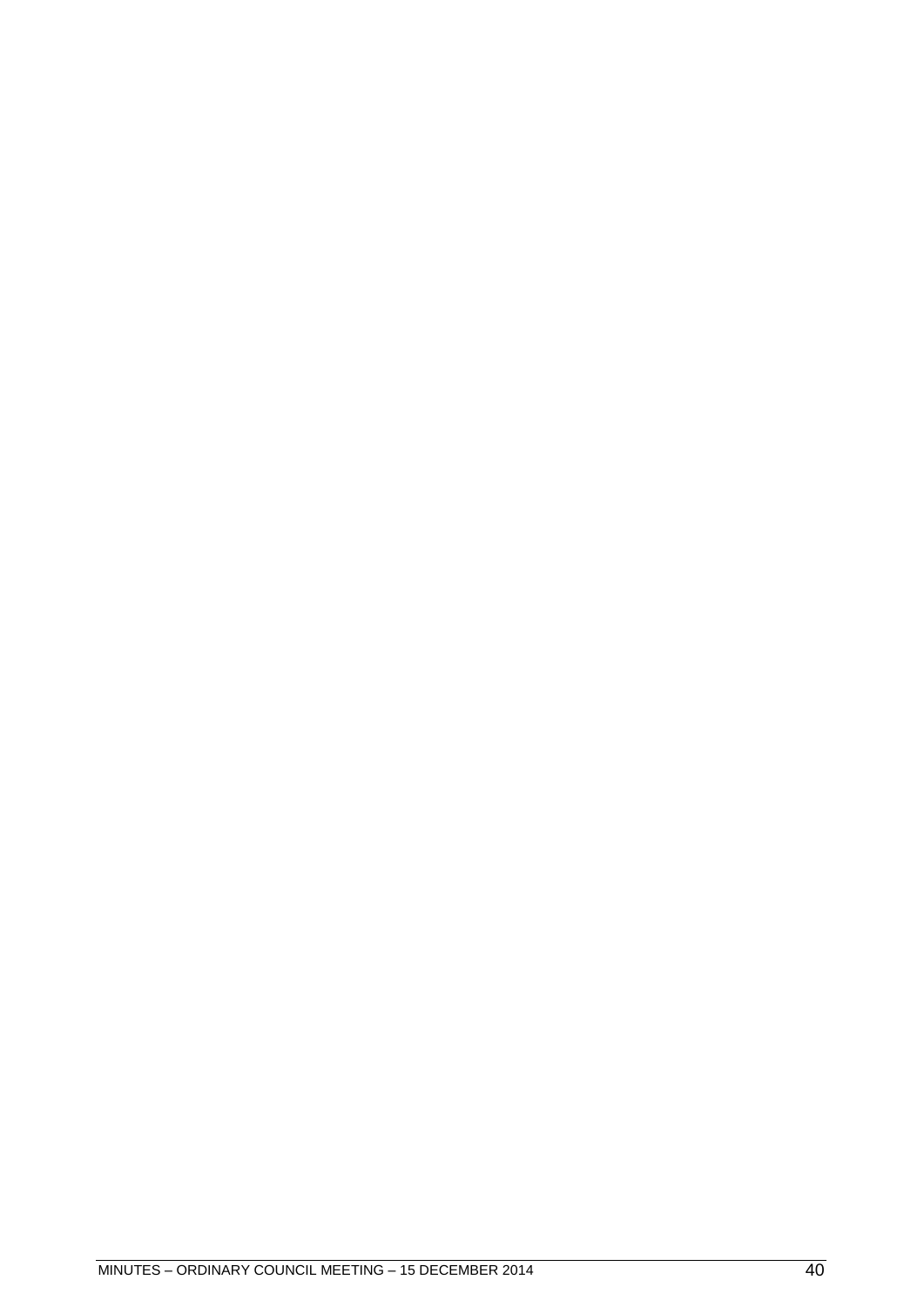#### <span id="page-40-0"></span>**9.6 CONFIDENTIAL REPORTS**

<span id="page-40-1"></span>**9.6.1 Close the Meeting**

**FILE NO: COUNCIL DATE: 15 December 2014 REPORT DATE: 5 December, 2014**

**SENIOR OFFICER: Graeme Simpson, A/CEO**

**REPORT APPROVED BY THE A/CEO:** Graeme Simpson

| <b>OFFICER RECOMMENDATION</b>                                                 |                     |                      |  |
|-------------------------------------------------------------------------------|---------------------|----------------------|--|
| <b>Moved: Cr Smythe</b>                                                       |                     | Seconded: Cr Wallace |  |
| "That Council:                                                                |                     |                      |  |
| Close the meeting to members of the public and the press to deal with:        |                     |                      |  |
| Matters relating to individuals."                                             |                     |                      |  |
| <b>AMENDMENT</b>                                                              |                     |                      |  |
| <b>Moved: Cr Wallace</b>                                                      | Seconded: Cr Hooper |                      |  |
| "That Council Amend the Officer Recommendation to read:                       |                     |                      |  |
| Close the meeting to members of the public and the press to deal with:        |                     |                      |  |
| <b>Matters relating to the Australia Day Awards."</b>                         |                     | <b>CARRIED: 4/0</b>  |  |
| <b>RESOLUTION</b><br>211214                                                   |                     |                      |  |
| <b>Moved: Cr Wallace</b>                                                      | Seconded: Cr Smythe |                      |  |
| The amendment became the motion.                                              |                     | <b>CARRIED: 4/0</b>  |  |
| <b>Voting Requirements:</b><br><b>Simple Majority Required:</b><br><b>Yes</b> |                     |                      |  |

#### **Statutory Environment:**

Local Government Act 1995 – Part 5 – Division 2 – Section 5.23:

- *(2) If a meeting is being held by a council or by a committee referred to in subsection (1)(b), the council or committee may close to members of the public the meeting, or part of the meeting, if the meeting or the part of the meeting deals with any of the following —*
	- *(b) the personal affairs of any person; and*

Note to this Item:

The doors were Closed at: 4.50pm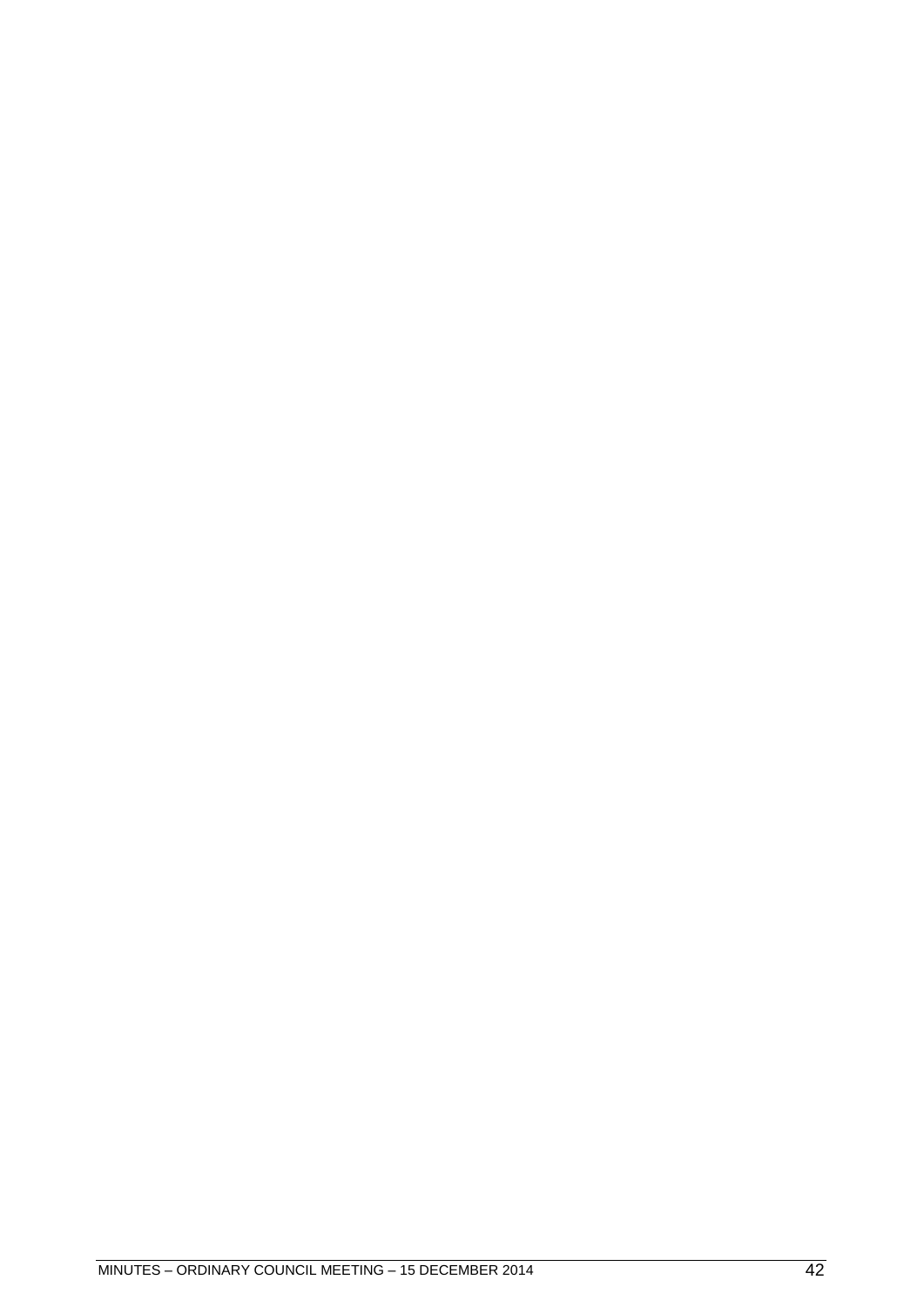# **9. OFFICER'S REPORTS**

**9.6 CONFIDENTIAL REPORTS**

# <span id="page-42-0"></span>**9.6.2 Australia Day Awards**

| <b>FILE NO:</b>                | CS.CCS.3                                |
|--------------------------------|-----------------------------------------|
| <b>COUNCIL DATE:</b>           | 15 December 2014                        |
| <b>REPORT DATE:</b>            | 5 December 2014                         |
| <b>LOCATION/ADDRESS:</b>       | <b>Not Applicable</b>                   |
| <b>APPLICANT:</b>              | <b>York Honours Reference Group</b>     |
| <b>SENIOR OFFICER:</b>         | <b>Graeme Simpson, A/CEO</b>            |
| <b>REPORTING OFFICER:</b>      | <b>Graeme Simpson, A/CEO</b>            |
| <b>DISCLOSURE OF INTEREST:</b> | Nil                                     |
| <b>APPENDICES:</b>             | Notes - Meeting held 3rd December, 2014 |
| <b>DOCUMENTS TABLED:</b>       | <b>Nil</b>                              |
|                                |                                         |

**REPORT APPROVED BY THE A/CEO:** Graeme Simpson

| <b>OFFICER RECOMMENDATION</b>                                                                 |                      |  |  |
|-----------------------------------------------------------------------------------------------|----------------------|--|--|
| <b>Moved: Cr Hooper</b>                                                                       | Seconded: Cr Wallace |  |  |
| "That Council:                                                                                |                      |  |  |
| Accept the nominations by the York Honours Reference Group for the Awards to be presented     |                      |  |  |
| on Australia Day 2015:                                                                        | CARRIED: 4/0         |  |  |
| <b>AMENDMENT</b>                                                                              |                      |  |  |
| <b>Moved: Cr Hooper</b>                                                                       | Seconded: Cr Wallace |  |  |
| That the names of the Award recipients be deleted from the Resolution.<br><b>CARRIED: 4/0</b> |                      |  |  |
| <b>RESOLUTION</b><br>221214                                                                   |                      |  |  |
| The amendment became the motion.                                                              | <b>CARRIED: 4/0</b>  |  |  |

#### **Voting Requirements: Simple Majority Required: Yes**

#### **Summary:**

The York Honours Reference Group has assessed nominations for five (5) awards being the Premiers Awards for Active Citizenship, Active Citizenship for a Person under 25 and Active Citizenship for a Community Organisation or Event and the York Community Bank Awards for Junior and Senior Sports Stars.

#### **Background:**

Nil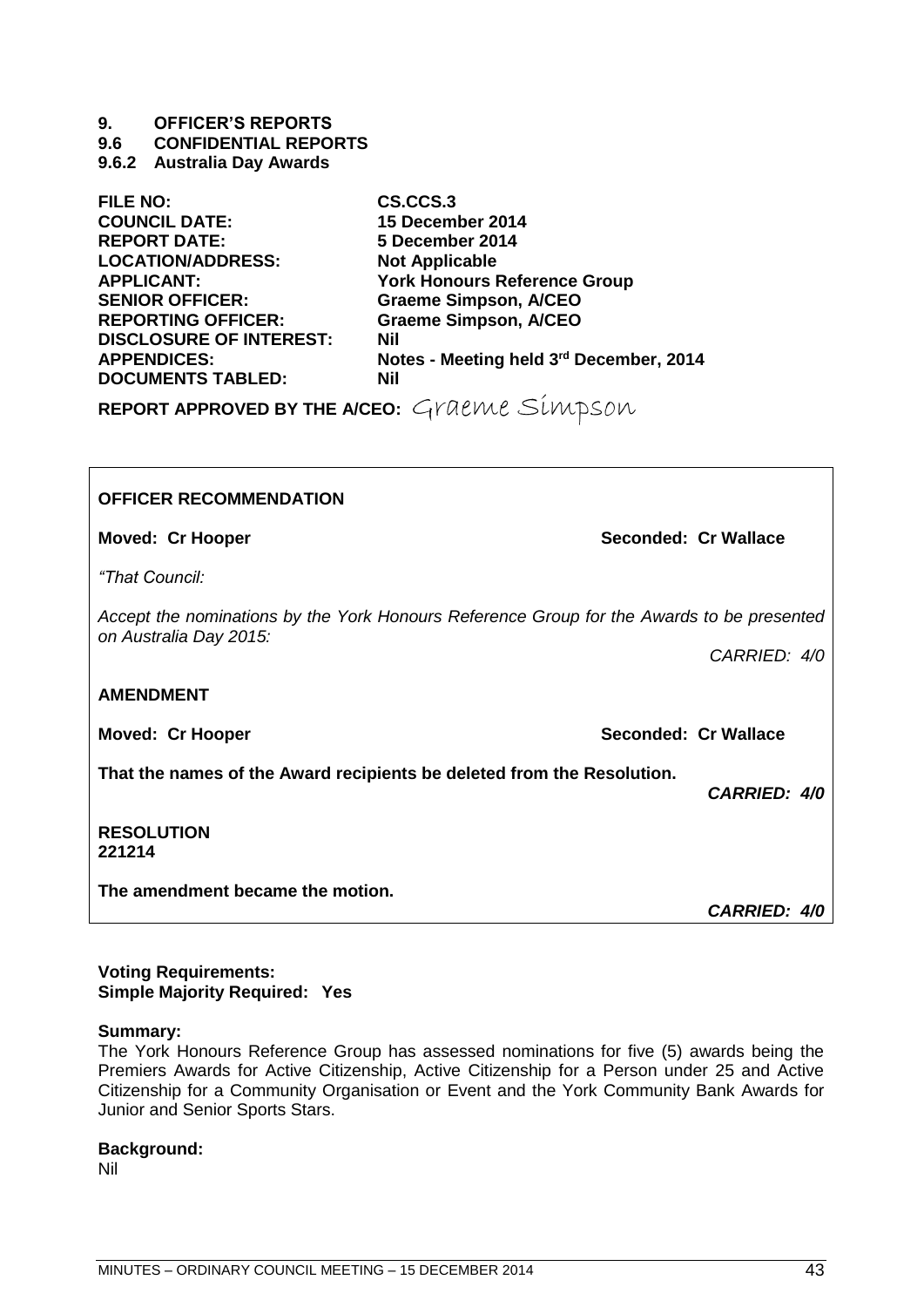**Consultation:** Reference Group

**Statutory Environment:** Nil

**Policy Implications:** Nil

**Financial Implications:** Expenditure for the event is provided in annual budget allocations.

# **Strategic Implications: The Shire of York's 2012 Strategic Community Plan goals are:**

# **Social**

- *Strengthen community interactions and a sense of a united, cohesive and safe community.*
- *Build and strengthen community, culture, vibrancy and energy.*

**Site Inspection: Site Inspection Undertaken: Not applicable**

**Triple bottom Line Assessment: Economic Implications:** Nil

**Social Implications:** Recognition of individual and organization achievements is important in the Community.

**Environmental Implications:** Nil

**Comment:** Nil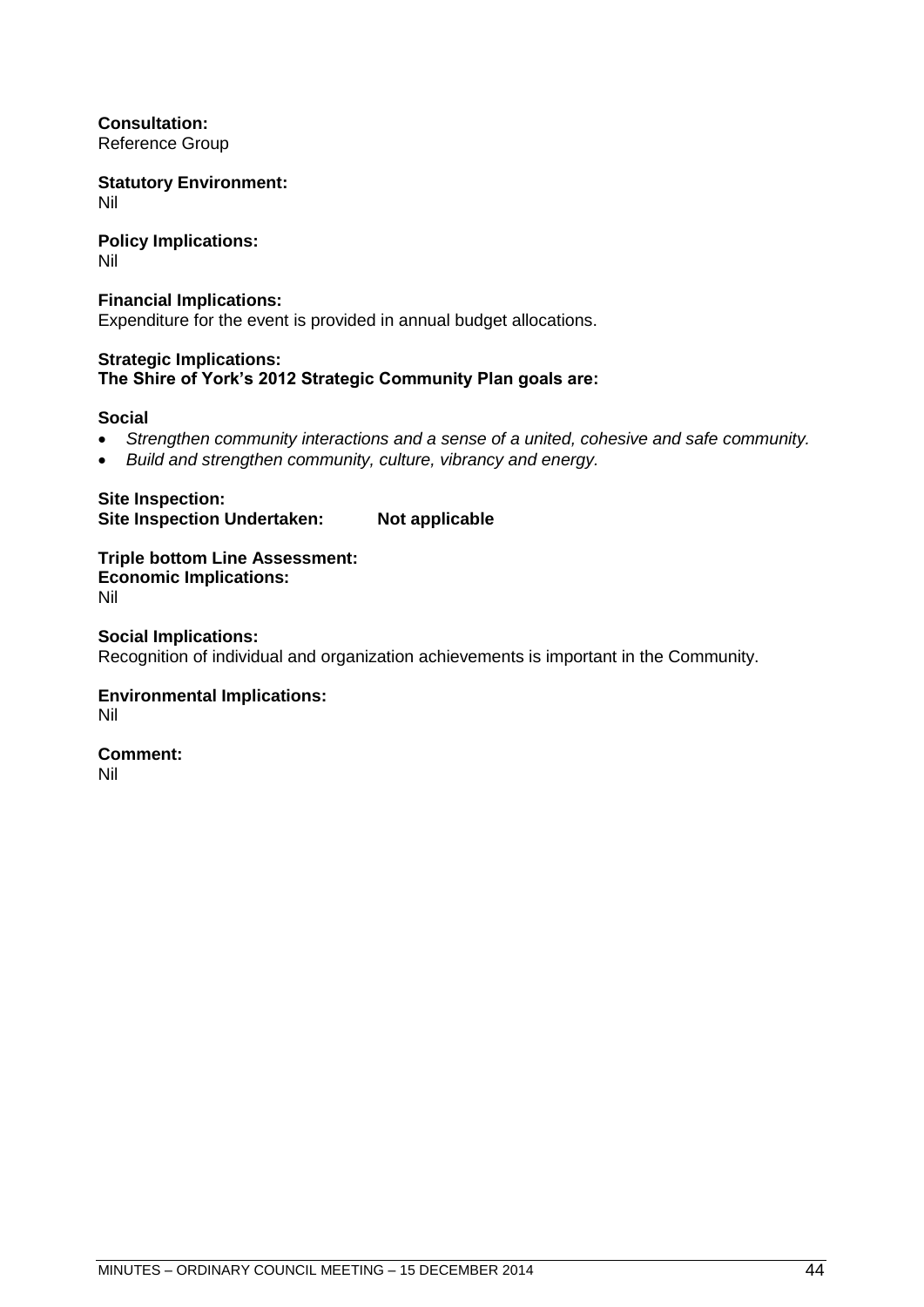#### **9.6 CONFIDENTIAL REPORTS**

<span id="page-44-0"></span>**9.6.3 Open the Meeting**

**FILE NO: COUNCIL DATE: 15 December, 2014**

**REPORT DATE: 5 December, 2014 SENIOR OFFICER: Graeme Simpson, A/CEO**

**REPORT APPROVED BY THE A/CEO:** Graeme Simpson

**RESOLUTION 231214**

**Moved: Cr Hooper Seconded: Cr Wallace**

*"That Council:*

*Open the meeting to members of the public and the press."*

*CARRIED: 4/0*

| <b>Voting Requirements:</b>      |     |
|----------------------------------|-----|
| <b>Simple Majority Required:</b> | Yes |

# **Statutory Environment:**

Local Government Act 1995 – Part 5 – Division 2 – Section 5.23:

- *(2) If a meeting is being held by a council or by a committee referred to in subsection (1)(b), the council or committee may close to members of the public the meeting, or part of the meeting, if the meeting or the part of the meeting deals with any of the following —*
	- *(b) the personal affairs of any person;*

Note to this Item:

The doors were Opened at: 5.01pm